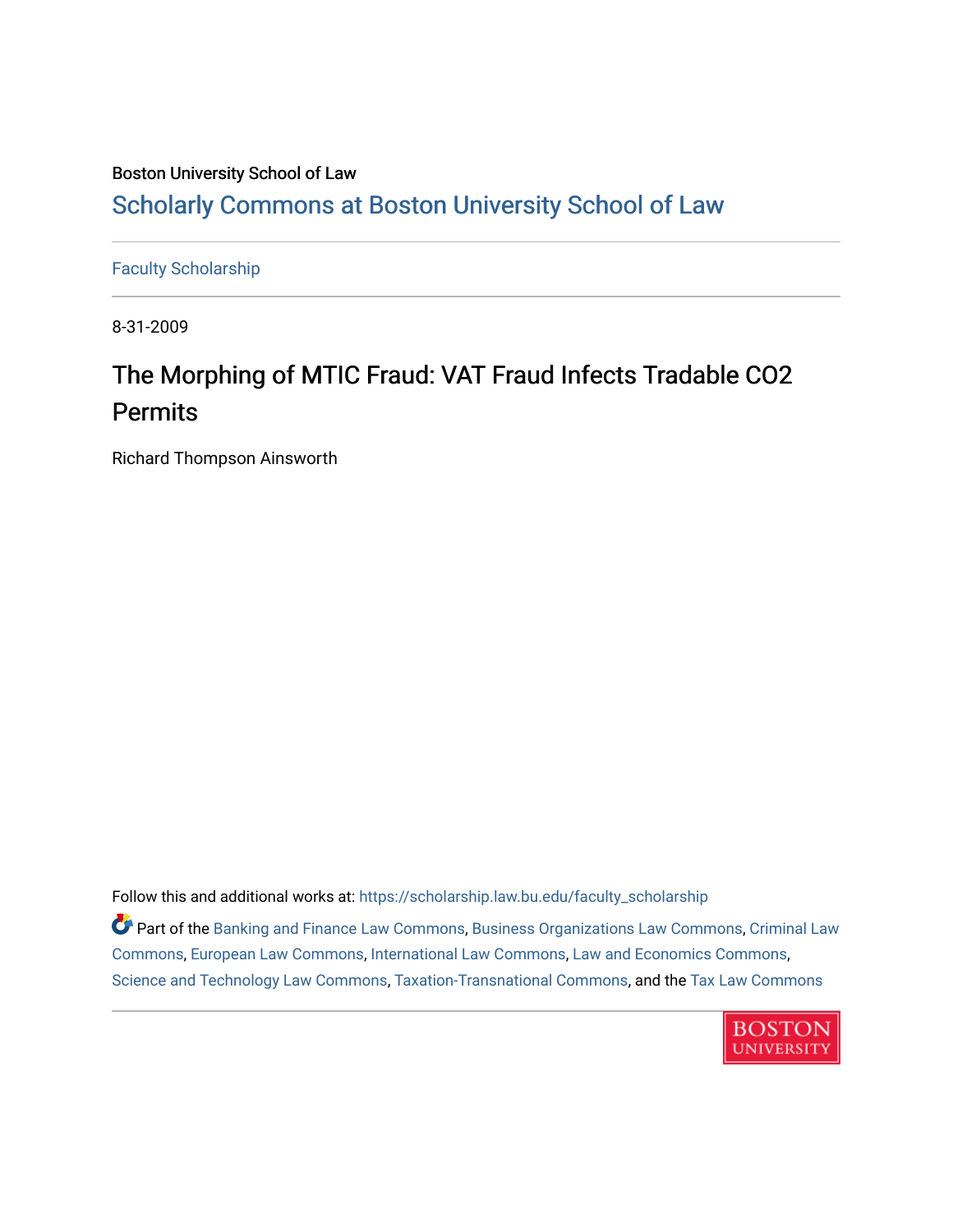

## **THE MORPHING OF MTIC FRAUD: VAT FRAUD INFECTS TRADABLE CO2 PERMITS**

Boston University School of Law Working Paper No. 09-35 (August 3, 2009 Rev. 8/26/09)

Richard T. Ainsworth

This paper can be downloaded without charge at:

http://www.bu.edu/law/faculty/scholarship/workingpapers/2009.html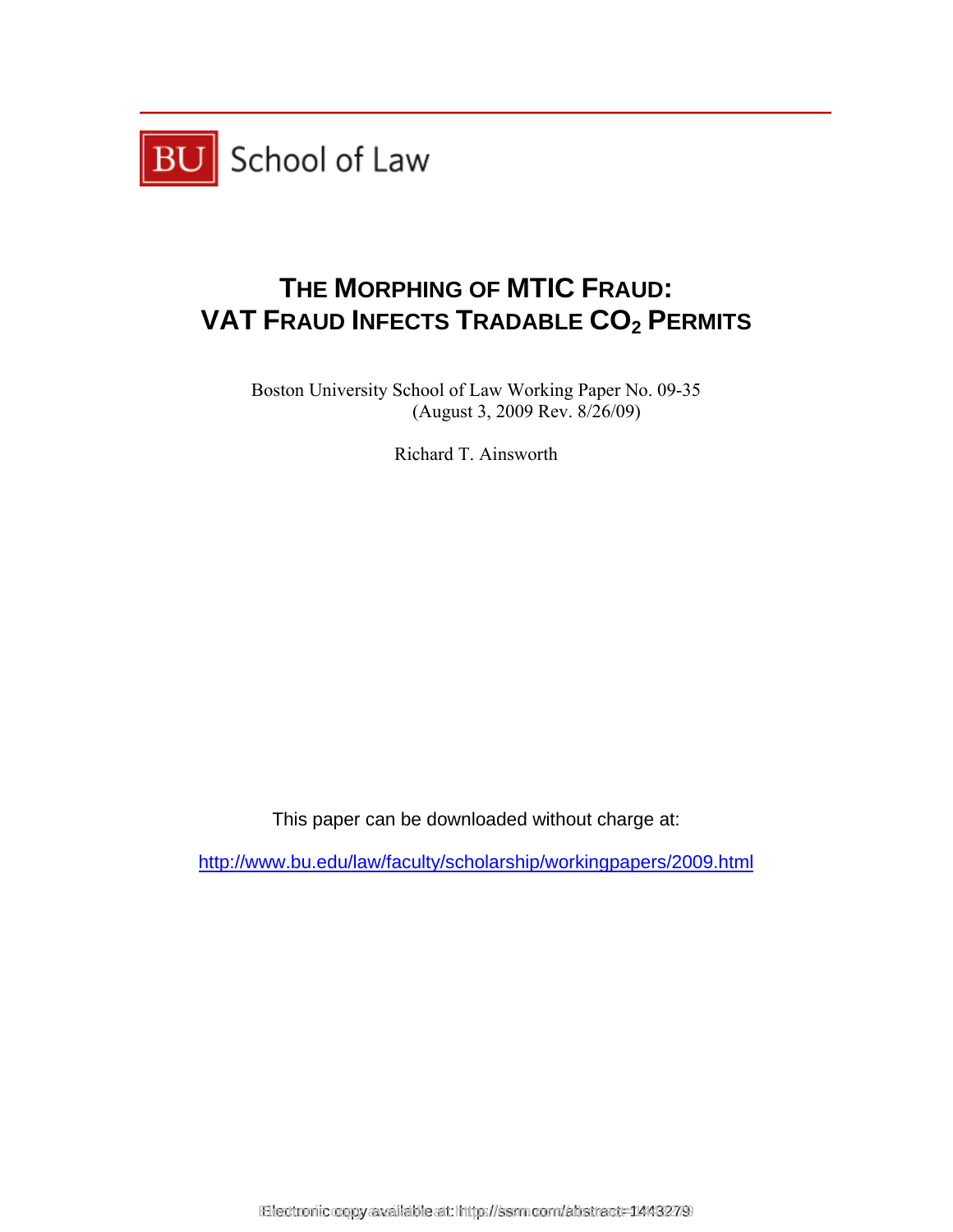#### THE MORPHING OF MTIC FRAUD: VAT FRAUD INFECTS TRADABLE CO2 PERMITS

#### Richard Thompson Ainsworth

 Missing trader intra-community (MTIC) fraud has been slowly morphing from cell phones and computer chips to other commodities.<sup>1</sup> In the last few months however MTIC made a dramatic appearance in tradable CO2 permits. It closed exchanges and prompted France<sup>2</sup> and the Netherlands<sup>3</sup> to unilaterally change their tax treatment of  $CO2$  trades.<sup>4</sup> The UK has followed the French treatment in large measure. Announced on July 30, 2009 the UK change went into effect the next day. The UK has applied for a "retrospective derogation" to ratify its position.<sup>5</sup>

On Monday June 8, 2009 rumors of MTIC fraud in carbon emission permits closed the main European exchange for spot trading of European Union carbon emissions permits and Kyoto offsets. When BlueNext<sup>6</sup> began trading permits again on Wednesday, June 10, 2009, the certificates, which had previously been subject to the 19.6% French VAT, were exempt (without right of deduction). For French purposes CO2 permits were now a security.

A timeline of the critical events shows how quickly the indicia of fraud unfolded, and how fast the French Budget Ministry reacted. For a backdrop, consider that average trading volumes of CO2 permits on BlueNext for the first four months of 2009 was less than 7 million credits per day. There was a mild warning of possible problems when average trading volume jumped to 9.4 million credits in May. But the big bang occurred on Tuesday, June 2, 2009 when a record 19.8 million credits were traded on that single day. The following day trades fell to 2.5 million.

<sup>&</sup>lt;sup>1</sup> Fabrizio Borselli, *Pragmatic Policies to Tackle VAT Fraud in the European Union* INT. VAT MONITOR 333 & n. 6 (Sept./Oct. 2008) (indicating that MTIC can involve "any type of goods" but has favored mobile phones and computer chips and is now reasonable common in sales of meat, cars, mineral oils, soft drinks, cosmetics, and precious metals, but not considering MTIC in the sale of services where it has just surfaced with recent developments in CO<sub>2</sub> permits).

 <sup>58</sup> BULLETIN OFFICIEL DES IMPÔTS [OFFICIAL GAZETTE OF TAXES] (June 11, 2009), *Taxe sur la Valeur Ajoutee. Regime Applicable aux Quotas D'emission de Gaz a Effet de Serre* [Value Added Tax. Conditions of Quotas for Emission of Greenhouse Gases] *available at*: http://www11.minefi.gouv.fr/boi/boi2009/liste.htm (in French); Michael Szabo & Muriel Boselli, *Update 2 – France Makes CO2 Credits VAT-exempt to Avoid Scam*, REUTERS (Jun. 8, 2009) *available at*: http://www.reuters.com/article/marketsNews/idUSL863750820090608?sp=true; 3

 $3$  Sector brieven & beleidsbesluiten [Sector letters & policy decisions], Decree of July 14, 2009 No. DGB2009/3897M, *available at*: http://www.minfin.nl/dsresource?objectid=72139&type=org (in Dutch). <sup>4</sup>

Nina Chestney, *Netherlands Acts on Tax Fraud in Carbon Market*, REUTERS (Jul. 15, 2009) *available at*: http://www.reuters.com/article/GCA-GreenBusiness/idUSTRE56E5WD20090715; Remco Smorenburg, *Netherlands Expands VAT Reverse Charge Mechanism to Transfer of Carbon Dioxide Rights*, (Jul. 14, 2009) TAX ANALYSTS Doc 2009-15989 or 2009 WTD 1344. 5

HMRC, REVENUE & CUSTOMS BRIEF 46/09, *VAT: Zero rating of emission allowances with effect from 31 July 2009, available at:* http://www.hmrc.gov.uk/briefs/vat/brief4609.htm

Although there is currently no specific provision in EU law to introduce this measure, the UK Government believes that it is in the public interest that steps be taken now to prevent substantial potential losses to the Exchequer and to ensure that the legitimate market is not undermined by fraudulent trading. Although a number of other options were considered, zero rating was the only option that could be introduced quickly enough in the UK and without any significant impact on legitimate trade in the markets concerned.

<sup>&</sup>lt;sup>6</sup> BlueNext is a joint venture between the NYSE Euronext and Caisse des Depots.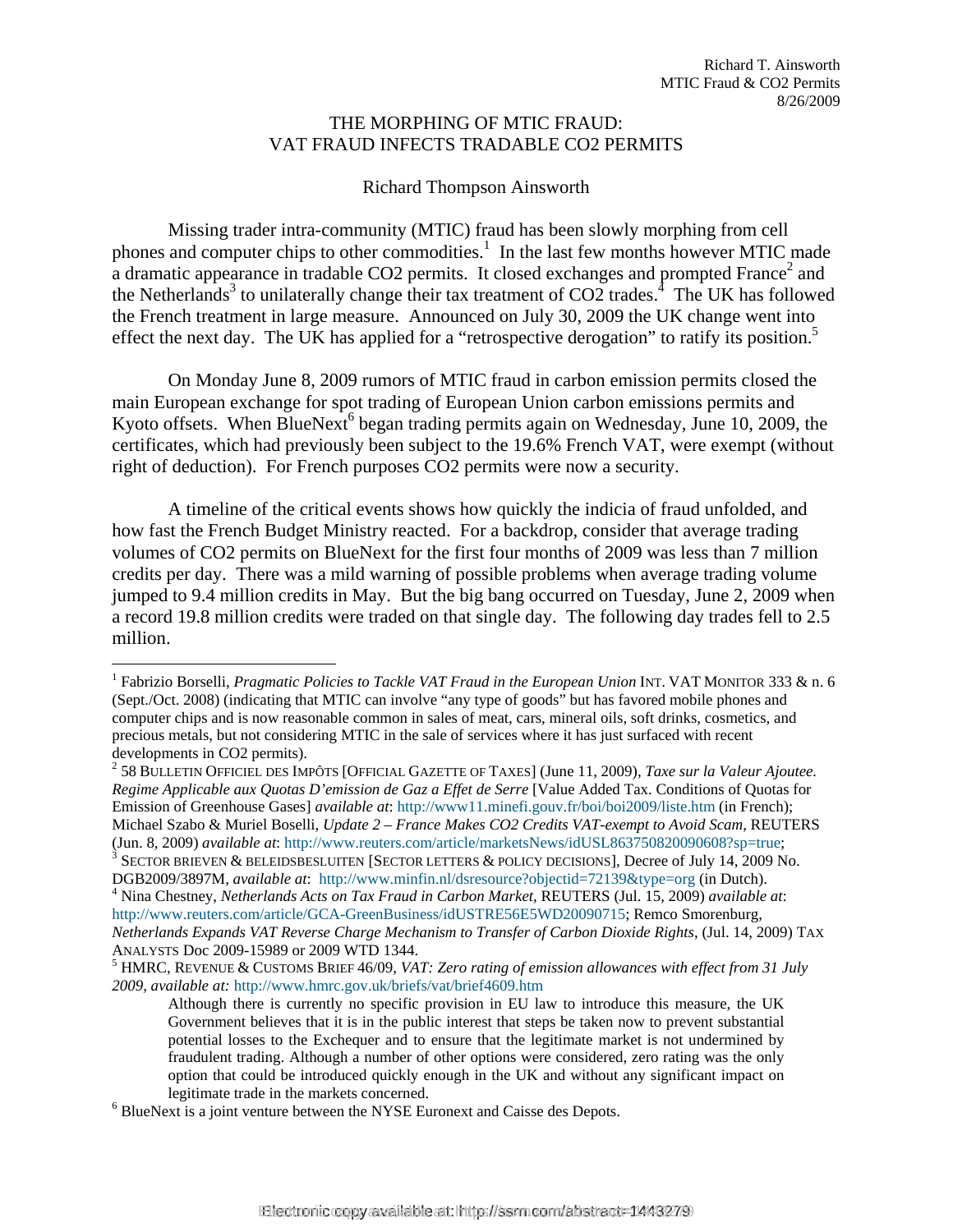On June  $4<sup>th</sup>$  and  $5<sup>th</sup>$ , the French national emissions registry was closed for "technical reasons." No trades occurred over the weekend. On June  $8<sup>th</sup>$  and  $9<sup>th</sup>$  the BlueNext blocked all spot trading of CO2 credits. It was only on the morning of June  $10<sup>th</sup>$  that trading resumed.

MTIC fraud in tradable CO2 permits presents a high level policy dilemma<sup>7</sup> – how do you aggressively pursue tax fraud without destroying the tradable permits market? Traditional tax enforcement (aside from direct pursuit of the missing trader) centers on denying deductions for VAT paid to the trader who purchased from the missing trader. This trader could well be innocent, and that is the problem. The standard of proof for allowing this deduction is whether or not this party knew or had reasonable grounds to suspect that the VAT payable in respect of the supply (or any previous or subsequent supply) would go unpaid.<sup>8</sup> The underlying difficulty for the CO2 market is – even if there is no fraud – just the *possibility* of being denied millions of euro in VAT deductions is a significant increase in risk. When risks rise, prices follow. Markets fail when risks get unmanageable. This may be what we saw on Wednesday June  $3<sup>rd</sup>$  when traders apparently stayed away from BlueNext. Risk was becoming unmanageable.

#### MTIC FRAUD

What is MTIC fraud? There are several permutations of this scheme, but the essential elements are that a taxable person ("missing trader") acquires goods from another Member State free of VAT, has an obligation to self-assess and remit VAT and does not. MTIC fraud takes advantage of a temporary relinquishment of normal VAT obligations, a disruption that has been deliberately put in place to implement the destination principle in cross-border intra-community sales.

In a cross-border intra-community sale a zero rate is applied to the transaction by the seller's jurisdiction, but the purchaser's jurisdiction requires a reverse charge (by the buyer) to re-establish the VAT (at the destination jurisdiction's rate). "Missing traders" exploit this situation by reporting the purchase (upon which no net VAT is due), quickly making a re-sale of the goods with VAT, collecting the amounts due, and then vanishing without remitting the VAT that has been received.

1

 $7$  HMRC sets out this policy dilemma:

The ability to trade freely in emissions allowances is an important feature of the EU Emissions Trading Scheme. However, the existence of a strong secondary cross-border market in emissions allowances generates very high volume, value and speed of trade. This, combined with the fact that EUAs are only surrendered once a year provides fraudsters with multiple opportunities to steal VAT following cross-border acquisitions.

HMRC, REVENUE & CUSTOMS BRIEF 46/09, *supra* note 5, at **Background**<br><sup>8</sup> *Commissioners of Custom & Excise v. Federation of Technological Industries* C-384/04 (May 11, 2006); [2006] ECR I-4191. Applying this rule requires the jurisdiction involved to enact joint and several liability in accordance with VAT DIRECTIVE Art. 205. The SIXTH COUNCIL DIRECTIVE of 17 May 1977on the harmonization of the laws of the Member States relating to turnover tax – Common system of value added tax: uniform basis of assessment (77/388/EEC) 1977 O.J. (L 145) 1 was repealed and replaced on November 28, 2006 with the RECAST VAT DIRECTIVE. Council Directive 2006/112/EC on the Common system of value added tax, O.J. (L 347) 1. Citation throughout this document will be referenced (VAT DIRECTIVE).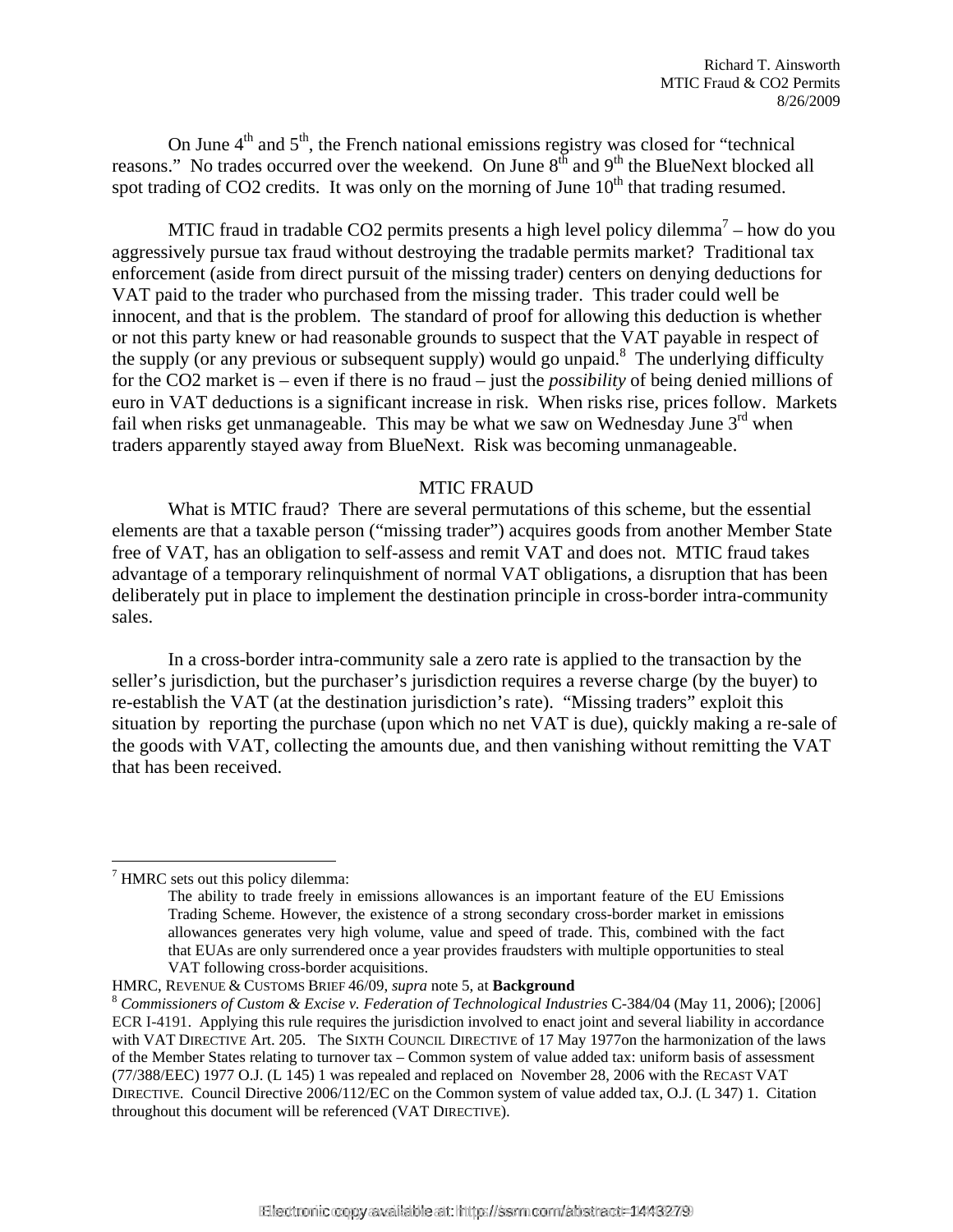This describes a simple "acquisition fraud" fact pattern. The "missing trader" will act very fast, and dispose of the goods at a discount. The fraudster's full margin is the embezzled VAT. Thus, in France a fraudster's margin is 19.6%.

A more complex version of MTIC fraud is "carousel fraud." The name derives from the movement of the goods involved. The same goods are repeatedly sold across EU borders – essentially in a circle – as if on a carousel. $9$  Participants in the fraud are continually importing, reselling and then re-exporting the same goods among themselves. The amount of money that this version of MTIC can generate is essentially unlimited.<sup>10</sup> Regardless of the version employed, MTIC fraud is a deliberate, systematic, and criminal attack on the integrity of the tax system.

MTIC fraud has become increasingly more complex as tax authorities chase fraudsters for unreported VAT. Sophisticated techniques are used to hide the fraud trail, and include using offsets (in goods or in services) in a contra-trading pattern.<sup>11</sup> Third countries (Dubai, Hong Kong, Switzerland, the US and the Arab Emirates) are sometimes brought into the fraud as the Community customs transit rules<sup>12</sup> are exploited to move goods around the EU tax-free until a location is found where the fraud can be effectuated. After the fraud, the goods are quickly reexported leaving both VAT and customs duties unpaid.

#### MTIC IN CO2 PERMITS

 MTIC in CO2 permits does not fit the normal pattern. Most MTIC fraud has involved high value, easy to transport *goods*. MTIC in CO2 permits is a fraud that uses *securities* (options) classified as *services*.

However, MTIC fraud is not dependent on the kind of transaction (good or service or security classified as a service). MTIC is a structural attack on the VAT that depends on an *insecure break* in fractionated payments.<sup>13</sup> To prevent MTIC one needs to either (a) remove the

1

<sup>&</sup>lt;sup>9</sup> See for example, Joined Cases C-354/03 (Optigen), C-355/03 (Fulcrum), and C-484/03 (Bond House Systems) <sup>10</sup> FINANCIAL ACTION TASK FORCE, LAUNDERING THE PROCEEDS OF VAT CAROUSEL FRAUD 2, 18 & 22 (Feb. 23,

<sup>2007)</sup> *available at*: http://www.fatf-gafi.org/dataoecd/16/3/38335020.pdf 11 See for example, *Olympia Technologies, Ltd*. *v. HMRC*, London VAT Tribunal 20570 (Feb. 15, 2008) *available at*: http://www.financeandtaxtribunals.gov.uk/judgmentfiles/j3753/20570.doc. 12 EUROPEAN COMMISSION, NEW CUSTOMS TRANSIT SYSTEMS FOR EUROPE, *available at*:

http://ec.europa.eu/taxation\_customs/resources/documents/annex\_I\_transit\_brochure\_en.pdf 13 Fractioned (sometimes called "fractionated") payments is a bedrock principle of the VAT. It is the concept that at each stage of production the tax on the value added at that stage of production is collected from the next person in the chain by the seller. A reverse charge collects this same amount, for the same value added, from the same party, but does so through a self-assessment (rather than through a charge by the seller on the invoice) – hence the expression is reverse charge. There has been a considerable amount of discussion about this mechanism with advocates indicating that it is the single most significant procedure for reducing business compliance costs in the single market [*see*: Patrick Wille, *Towards a Workable VAT System,* INTERNATIONAL VAT MONITOR 232 (Sept./Oct. 2001)] and with opponents suggesting that it the single largest threat to the integrity of the system [*see*: Ben J.M. Terra & Julie Kajus, *Directive 2000/65/EC on the Determination of the Person Liable for Payment of VAT; Representation Rules Simplified,* INTERNATIONAL VAT MONITOR 270 (Nov./ Dec. 2000); and the EU Commission itself at COM(94) 471 final of Nov. 1994].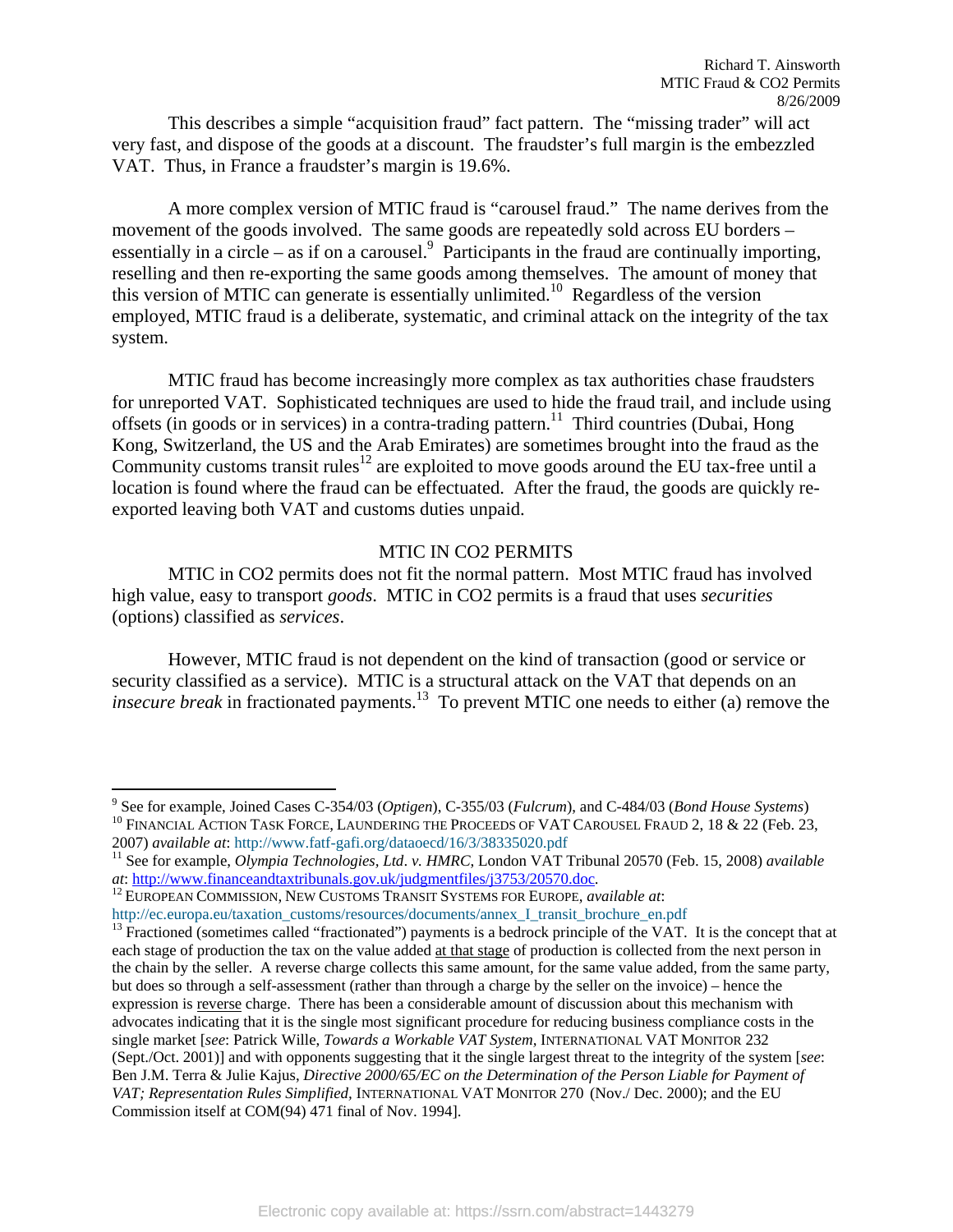*break* [overhaul the current system<sup>14</sup>], or (b) make the break *secure*. This paper takes the second approach, it proposes a technological way to make the break secure.

Fraudsters look to for MTIC "opportunities" where a taxable party performs a reverse charge followed by a normal charge. MTIC happens when a party (who can go "missing") has both the obligation to self-assess the VAT on its purchases and the right to collect VAT on onward sales. When fraudsters are "fine tuning the opportunity" they look for situations where the "buy" and "sell" can happen quickly (typically a situation where the object is a fungible commodity), where margins are narrow (so that buyers are ready to jump when there is a small break in prices), and where there are efficient (formal or informal) markets (so that the deal is quickly sealed and the fraudster can vanish without traces).

Her Majesty's Revenue and Customs Manual laid out this ideal environment when it discussed the tax treatment of tradable CO2 permits in *VATPOSS09800 – Services supplied where the recipient belongs (schedule 5); cross-border trading of greenhouse gas emission allowances*. Maybe fraudsters have been reading the UK Customs Manual? Or maybe fraudsters stumbled across this ideal MTIC environment all on their own? Nevertheless, what we see in the UK is not unique to the UK. The Customs Manual itself indicates:

HMRC's policy in determining the place of supply of emissions allowances when traded across borders follows extensive discussions in Europe on the EC Emissions Trading Scheme (EC ETS). All Member States agreed to apply the same rules for determining the place of supply of those allowances for VAT purposes. It aligns the UK's place of supply treatment with other Member States to ensure consistency and to remove the possibility of double or non taxation.<sup>15</sup>

The Customs Manual's concern with "…the possibility of double or non taxation" echoes an OECD effort to harmonize tax treatment of tradable permits globally.<sup>16</sup> But one wonders how "all" the EU Member States could have had "extensive discussions" on the VAT treatment of CO2 permits and miss the fact that they were opening up a brand new field for MTIC fraud?

 In a concise statement of the VAT treatment of tradable permits (prior to July 31, 2009) HMRC makes it clear that when a UK taxable person makes an intra-community purchase of a

<sup>14</sup> Richard T. Ainsworth *Tackling VAT Fraud: 13 Ways Forward,* 45 TAX NOTES INT'L 1205 (Mar. 26, 2007) (outlining the twelve major proposals for resolving MTIC fraud through substantial re-design of the EU VAT, and proposing a technological solution based in a fully digital VAT).

<sup>&</sup>lt;sup>15</sup> HMRC, VATPOSS09800 – Services supplied where the recipient belongs (schedule 5); cross-border trading of *greenhouse gas emission allowances,* at Introduction, *available at*:

http://www.hmrc.gov.uk/manuals/vatpossmanual/VATPOSS09800.htm.<br><sup>16</sup> OECD, CENTER FOR TAX POLICY AND ADMINISTRATION, COMMITTEE ON FISCAL AFFAIRS, TAXATION AND TRADABLE PERMITS (Note by the Secretariat), CTPA/CFA(2009)31REV1 (July 1, 2009). There is a lot of work to be done in this area if trade in permits is expected to be global. Not the least of which is the characterization of the permit as a good or a service. The EU considers tradable certificates services, but India considers them goods (*see*: Sanjay K. Agrawal, *Accounting and Taxation Aspects of Carbon Trading,* THE CHARTERED ACCOUNTANT 509 (October 2006) *available at*: http://icai.org/resource\_file/9922509-513.pdf) and the State of North Dakota considers them neither goods not services. In North Dakota they are securities (just as they are under the current French rules). They are not farm income, but they are subject to capital gain treatment, and are not subject to the retail sales tax (*see*: NORTH DAKOTA OFFICE OF THE STATE TAX COMMISSIONER, PROPERTY TAX NEWSLETTER 6 (Feb. 1, 2008) *available at*: http://www.nd.gov/tax/property/pubs/newsletter/newsltr-feb08.pdf.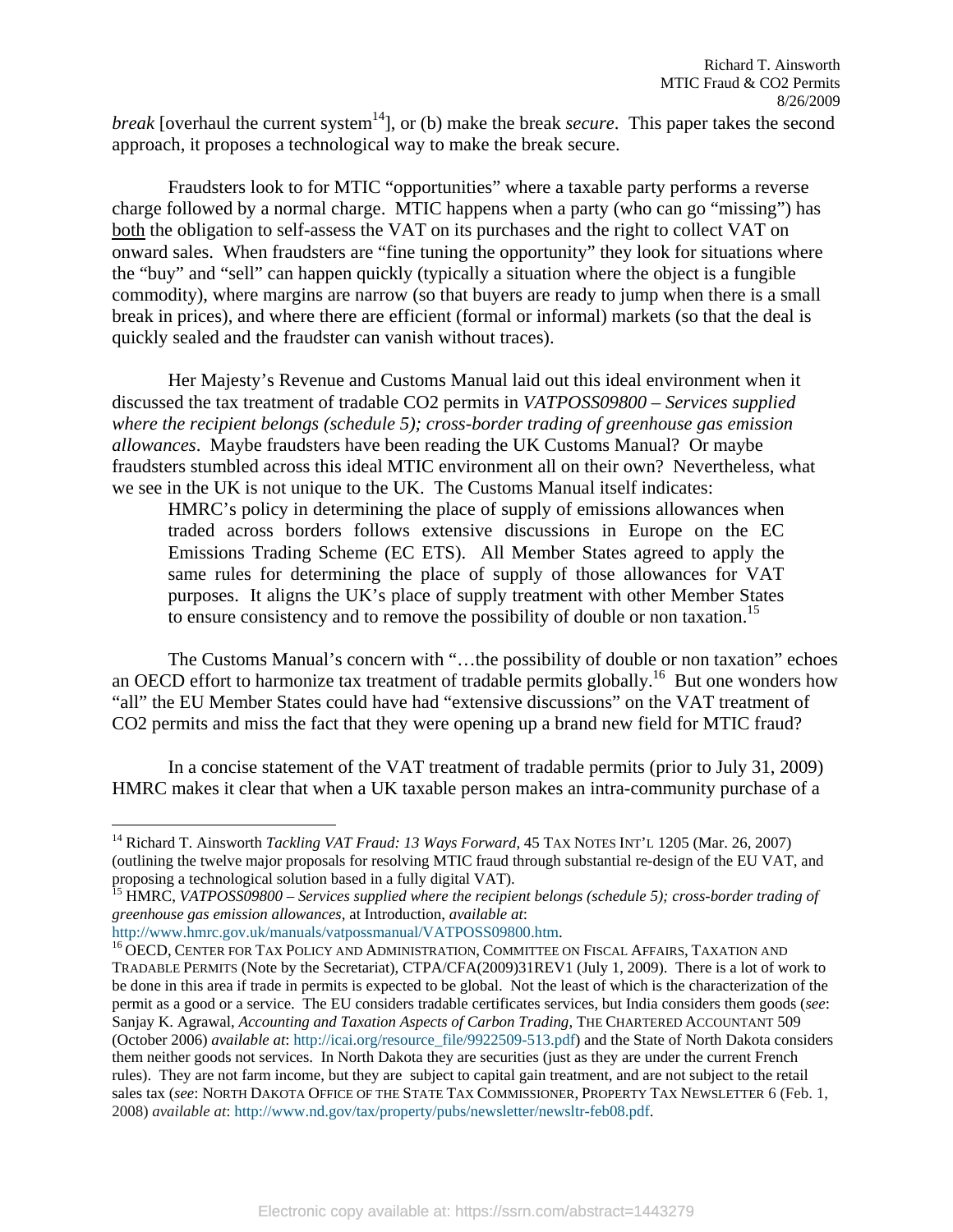carbon permit and resells it within the UK that that person will both reverse charge on the purchase and collect VAT on the onward sale. If he chooses to not remit the tax to the Treasury, and simply "go missing" – we have a classic case of MTIC in tradable permits. HMRC indicates:

Cross-border trading in emissions allowances are treated as supplied where received under Schedule 5 of the VAT Act 1994 (**Article 56** of the Principal VAT Directive). Transactions that take place between parties established in the UK will continue to be taxed where the supplier belongs, under the basic rule in section  $7(10)$  of the Act (**Article 43** of the Principal VAT Directive).<sup>17</sup>

 Article 56 sets out the place of supply rule for miscellaneous services in cases where the customer is a business that is located either outside the EU of within the EU but in a different Member State. The place of supply is where the customer is established, and article 196 requires all businesses purchasing services subject to article 56 to pay VAT by reverse charge. Under article 43 the place of supply of services is the place where the supplier is established. Normal rules apply under article 43 for the collection of VAT. Thus, VAT is placed on the invoice and is collected by the UK supplier.

Prior to July 31, 2009 the opportunity for MTIC fraud in the UK CO2 market could be set out as follows:



In this example we assume that A (established in another Member State) sells CO2 credits to B (established in the UK), and that B re-sells the CO2 credits to C (also established in the UK). If there is no VAT collected by A on the sale to B [articles  $56 \& 196$ ], and if B intends to "go missing," then B would quickly re-sell the CO2 permits to C. To assure a quick sale B would reduce the price of the CO2 permits (from 100 to 99). If a return is not filed on the onward sale, and the VAT collected is not remitted, then the net from the fraud would be approximately 15% of the value of the trade (the current VAT rate in the UK).

#### CO2 TRADABLE PERMITS MARKETPLACE

<sup>&</sup>lt;sup>17</sup> HMRC, *VATPOSS09800, supra* note 15, at "EC law" (emphasis added). The HMRC reference to the "Principle VAT Directive" is to the controlling European directive on VAT. It was formerly known as the SIXTH COUNCIL DIRETIVE of 17 May 1977on the harmonization of the laws of the Member States relating to turnover tax – Common system of value added tax: uniform basis of assessment (77/388/EEC) 1977 O.J. (L 145) 1. On November 28, 2006 the SIXTH COUNCIL DIRECTIVE was repealed and replaced with the RECAST VAT DIRECTIVE (RVD). Council Directive 2006/112/EC on the Common system of value added tax, O.J. (L 347) 1. This paper simplifies references to the current Directive by referring to "Articles." The Articles involved are articles 56, 43, and 196.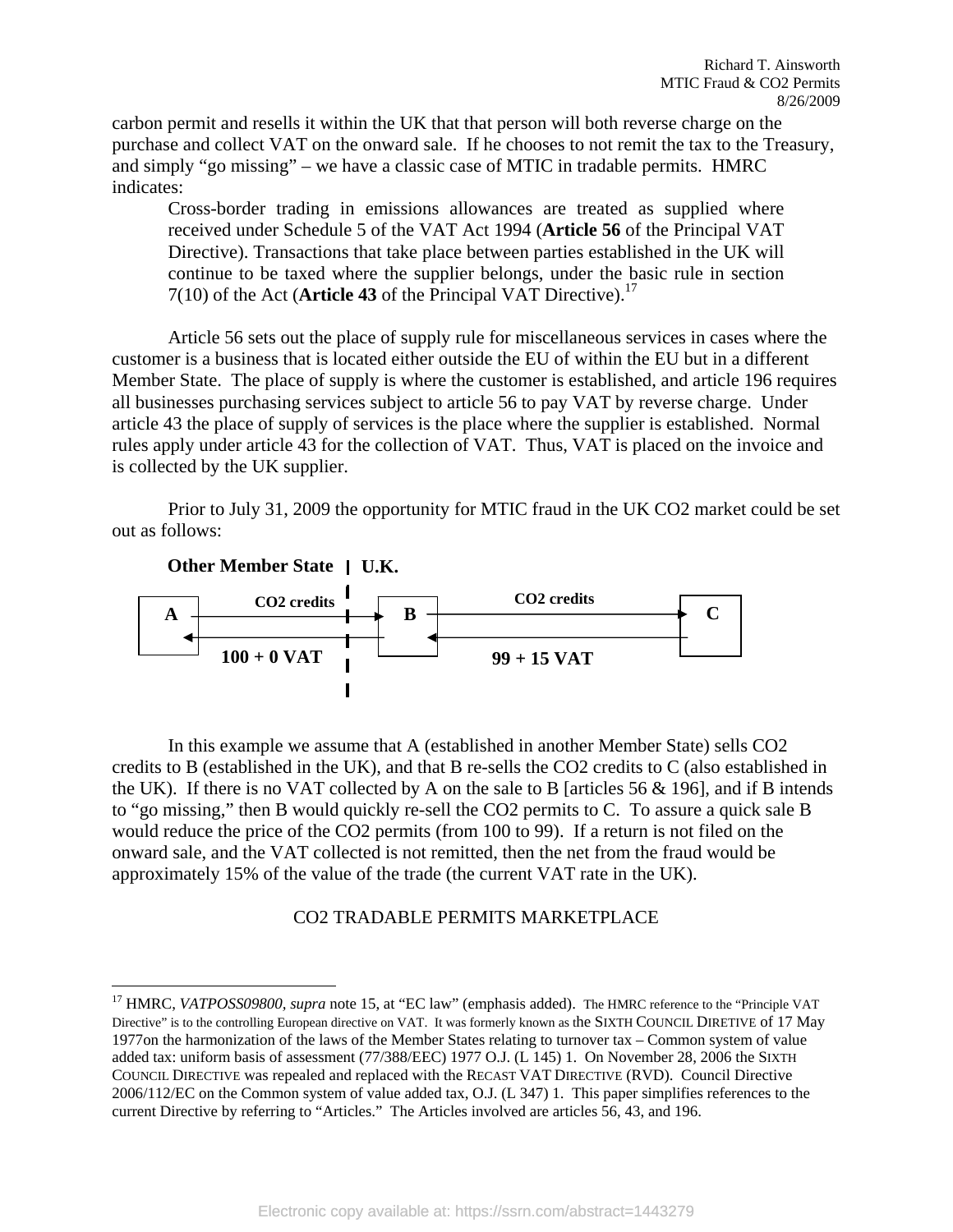On October 13, 2003 the European Parliament and the Council set out the rules for the trading of greenhouse gas emission allowances.18 The Directive follows from the UN Framework Convention on Climate Change<sup>19</sup> and the Kyoto Protocol.<sup>20</sup> The intent is to reduce greenhouse gas emissions by 8% relative to 1990 levels.

 The trading system began on January 1, 2005. Under the system industrial operations (such as combustible installations, coke ovens, oil refineries, glassworks, brickworks, ceramic product manufacturing installations and paper mills) are not allowed to operate unless the installation operator possesses permits issued by the competent authority. Permits will be surrendered by the operator annually (in other words the permits are "consumed" annually). The operator will have to surrender a quantity of emission allowances equal to the facility's total emissions during the year. $^{21}$ 

 Each Member State has an allocation plan and distributes emission certificates to facilities within its jurisdiction.<sup>22</sup> Emission allowances are mutually recognizable among Member States, they are transferrable among persons (natural and legal), both inside and outside the EU. The intent is to use the marketplace to regulate greenhouse gas emissions through the tradability of the certificates.

For example, if a facility uses obsolete technology they will be allocated a relatively high number of emissions certificates in contrast with a facility that has more efficient production processes. Expansion of the efficient processes will create a shortage of emission allowances and these operators will endeavor to secure more permits by purchasing them from less efficient operators. The EU has appointed a Central Administrator who maintains an independent transaction log that monitors all sales activity in permits. $^{23}$ 

The leading European exchange for the spot trading of emissions credits is BlueNext in Paris.<sup>24</sup> CO2 permits can be bought and sold on this exchange on a regular basis regardless of

<sup>&</sup>lt;sup>18</sup> DIRECTIVE 2003/87/EC OF THE EUROPEAN PARLIAMENT AND OF THE COUNCIL of 13 October 2003 establishing a scheme for greenhouse gas emission allowance trading within the Community and amending Council Directive 96/61/EC, *available at*: http://eur-

lex.europa.eu/LexUriServ/LexUriServ.do?uri=CONSLEG:2003L0087:20090625:EN:PDF (consolidated text).

<sup>&</sup>lt;sup>19</sup>Approved by Council Decision 94/69/EC, 2003 O.J. (L 33).

<sup>&</sup>lt;sup>20</sup> Approved by Council Decision 2002/358/EC, 2003 O.J. (L 130).

 $21$  One emission allowance conveys the right to emit one ton of carbon dioxide.

<sup>&</sup>lt;sup>22</sup> National allocation plans are available at http://ec.europa.eu/environment/climat/emission/emission\_plans.htm <sup>23</sup> Available at: http://ec.europa.eu/environment/climat/emission/citl\_en.htm <sup>24</sup> Globally, there are 19

**Europe** (1) European Climate Exchange; (2) OMX Nordic Exchange; (3) EEX – European Energy Exchange

<sup>(</sup>Eurex); (4) EXAA – Energy Exchange Austria; (5) Bluenext – (formerly Powernext) (NYSE Euronext and Caisse des Depots); (6) Climex (Amsterdam); (7) Climate Spot Exchange (London);

**North America** (8) CCX – Chicago Climate Exchange; (9) The Green Exchange (NYMEX); (10) CCE – Canadian Climate Exchange (Winnipeg Commodities Exchange); (11) MCeX – Montreal Climate Exchange; (12) Toronto Stock Exchange

**South America** (13) Brazil Mercantile Futures Exchange

**Asia** (14) MCX – Multi Commodity Exchange of India; (15) HKEx – Honk Kong Stock Exchange; (16) ACX – Asia Carbon Exchange (Singapore); (17) Beijing and UNDP Exchange; (18) Tokyo Stock Exchange Group and the Tokyo Commodity Exchange

**Australia** (19) Australian Climate Exchange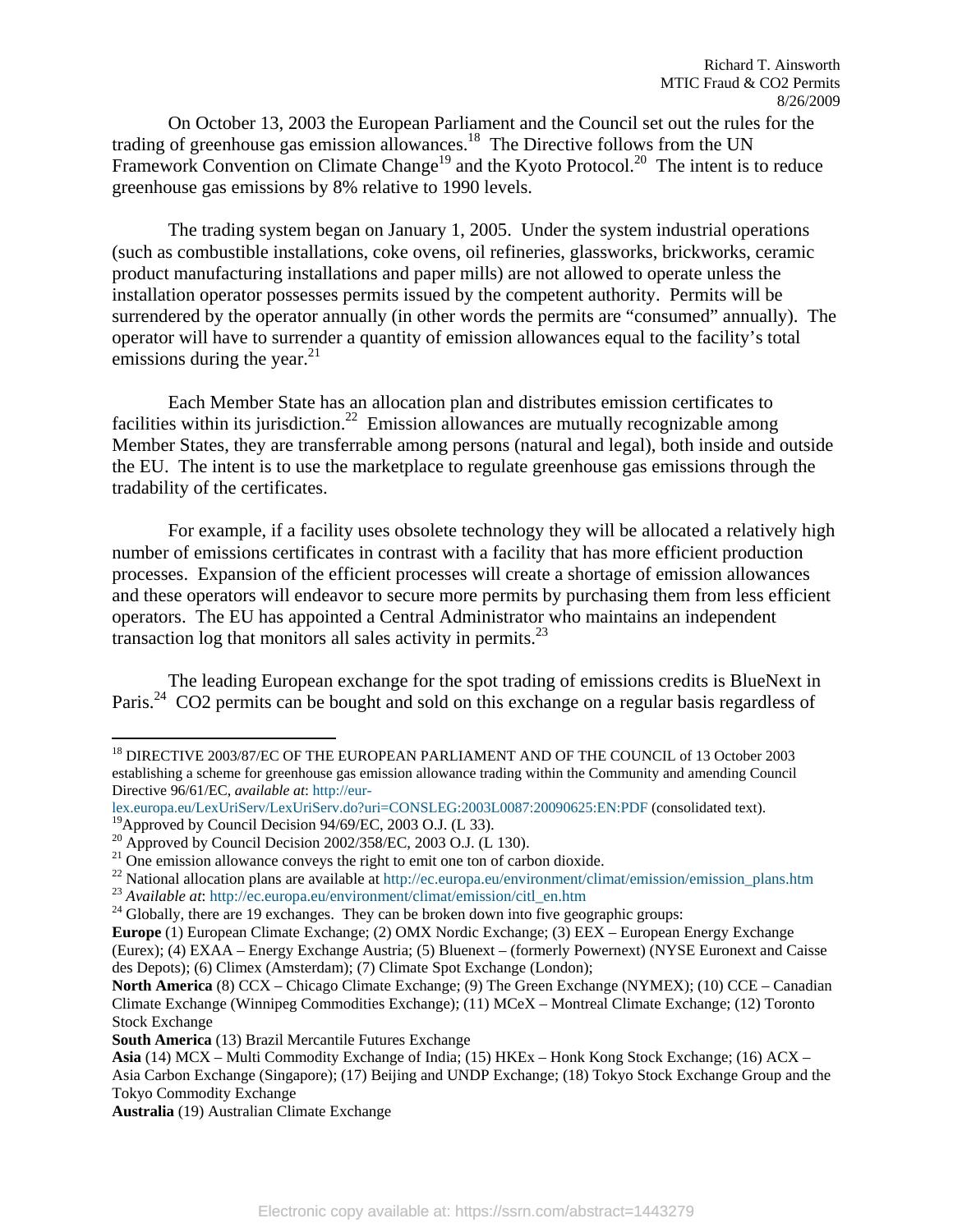the place of establishment of the buyer or seller. BlueNext exemplifies a highly efficient securities market, and was itself central to the speed with which MTIC allegedly swept through the CO2 market. $25$ 

#### A CAUTIONARY NOTE

A cautionary note amid all this discussion of MTIC fraud in the CO2 markets is necessary. Although the BlueNext exchange closed for two days, and rules to deal with MTIC were put in place in France, the Netherlands, and now in the UK, there has been no public proof of MTIC fraud – just rumors and quick official actions. Where there is smoke there is frequently fire, but in this case we are just binning to see the flames.

On August  $19<sup>th</sup>$  HMRC reported the arrest of seven individuals for their alleged involvement in a £38 million (\$63 million) CO2-MTIC fraud.<sup>26</sup> Prior to this announcement the reports out of the U.K. were equivocal. The following is a typical earlier report:

HM Revenue and Customs (HMRC) has recently uncovered what is thought to be the first attempted UK tax fraud in the carbon emissions trading market. ... An HMRC spokesman declined to reveal the size of the recently attempted VAT fraud in carbon trading – a multi-billion pound global market and a key mechanism for reducing greenhouse gases. He said that HMRC was monitoring the situation and discussing the potential fraud threat with other EU tax authorities and business.<sup>27</sup>

Evidence of CO2-MTIC fraud in Dutch reports is far less convincing that actual fraud has been uncovered. The July 2009 reports from the Netherlands record government officials saying that "[t]here are 'clear indications' of fraudulent activity in the Dutch carbon emissions market, … "Specifically carousel fraud, where the booked turnover tax is not paid but nevertheless deducted from tax in the tax return, the Ministry said on its website."<sup>28</sup> The "indications" the Ministry seems to point to are abnormal surges in trading activity similar to that reported on the French exchange, "... Trades on the Dutch Climex exchange grew by 49% in June [2009], despite an overall drop in trading volumes across all European emissions exchanges, recent data showed."29

But in interviews the management of the Dutch exchange will only confirm that government actions were taken. The actions were appreciated and they were simply cautionary.

26 HMRC, Press Release, *Seven Arrests in Carbon Credit Investigation* (Aug. 19, 2009) *available at*: http://nds.coi.gov.uk/clientmicrosite/Content/Detail.aspx?ClientId=257&NewsAreaId=2&ReleaseID=405990&Subj

 $25$  It is interesting to notice the difference between MTIC in goods and MTIC in CO2 permits. MTIC in CO2 permits must seem to the fraudsters to be a far easier fraud to perpetrate. In traditional MTIC fraud where *goods* are sold across community borders to missing traders it is critical that the goods involved physically move out of one Member State and into another Member State. Without this movement, the transaction will not attract a zero rate of VAT. Even though the transaction is between parties established in different Member States, the sale remains domestic, and domestic VAT applies. *Teleos, Plc and Others v. HMRC*, C-409/04. The reverse charge in *services* transactions however, is not dependent of movement of goods, or any other kind of physical delivery.

ectId=36**.** 27 Nick Huber, *Fraudsters Target Tax on Carbon Credits,* Telegraph.UK.CO (July 19, 2009) *available at*: http://www.telegraph.co.uk/finance/5866178/Fraudsters-target-tax-on-carbon-credits.html. 28 Chestney, *Netherlands Acts,* at *supra* note 4.

<sup>29</sup> *Id.*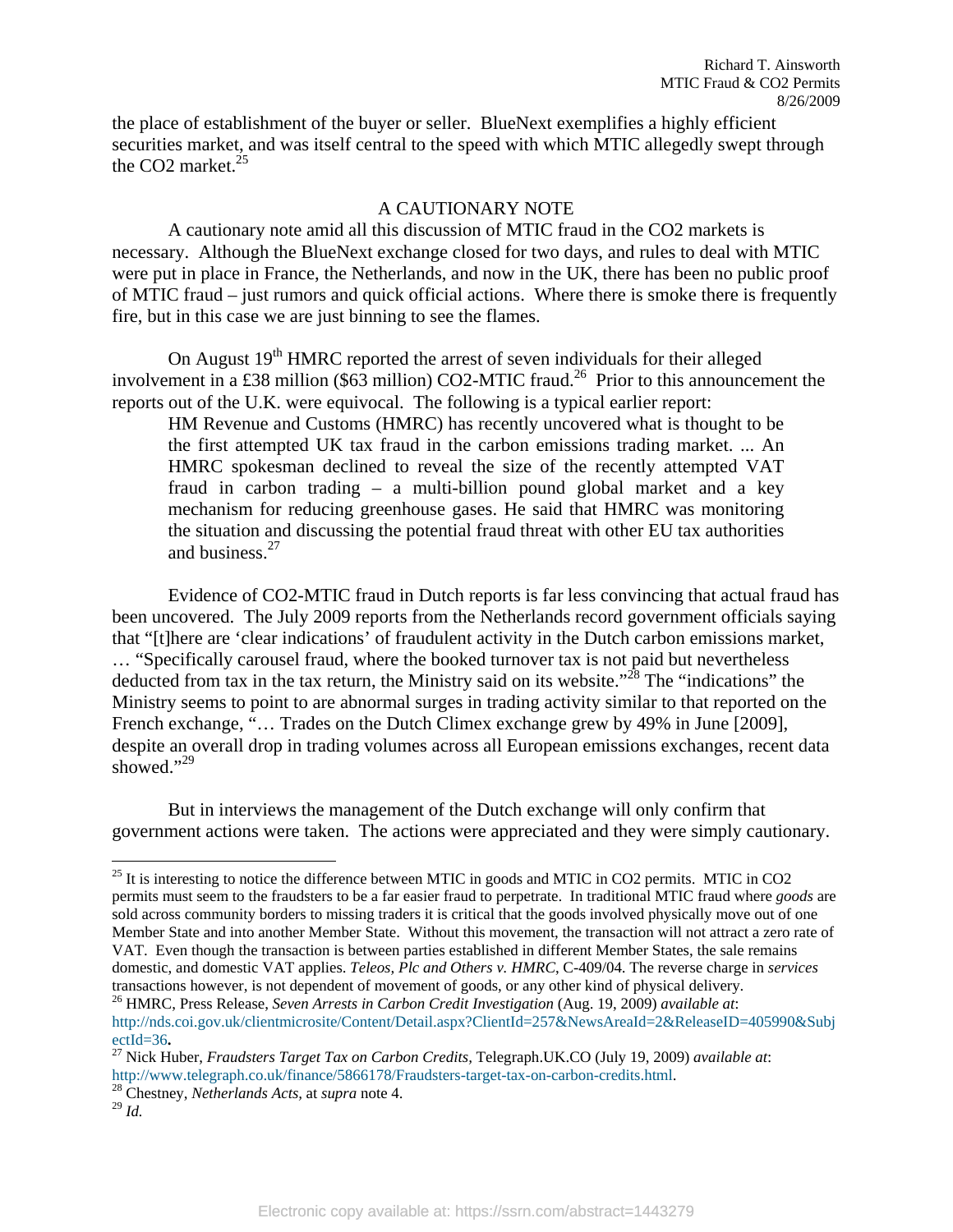However, nothing explains precisely<sup>30</sup> why the steps were necessary, why they were needed so quickly, why approval of the EU Commission was not requested or received, or how serious the problem was, or still is. Typical reports indicate:

"We don't see carousel trading happening on our platform," Alex Posthumus, Climax chief executive, told Reuters. "But we are very happy with the decision [to apply the reverse charge to all onward sales of emissions rights in the Netherlands] because now everyone can be sure that when he trades on Climex there won't be any problems." … "We already implemented our own measures to ensure the spot exchange was not subject to VAT fraud, but it is very helpful that the Dutch government substantially supports the market with this decision. We hope that other countries will follow suit, or that action will be taken at the EU level," Posthumus added. $31$ 

 The same pairing of dire comments from government officials and moderate comments from members of the BlueNext exchange occurred in France. From the government side we saw:

The French Budget Ministry has made carbon permits exempt from value-added tax (VAT) in order to prevent a potential tax scam linked to a French emissions exchange, a government source said on Monday. "There is a risk of VAT carousel fraud so as a preventive measure, we are changing the VAT regime on (emissions exchange) BlueNext's transactions," a Budget Ministry source told Reuters. "There has been no evidence of VAT fraud. It is only a rumor … but it could potentially hurt BlueNext's ability to compete, so we had to react.<sup>332</sup>

However, emissions traders and the spokesman for BlueNext seemed to downplay the problem. Their message is distinctly less dramatic:

"Part of this volume was sound, coming from the market expanding and new players entering, but a share of it might be hard to explain, said one emissions analyst. A BlueNext spokesman also told Reuters there was no evidence that VAT fraud was occurring over its exchange, and that the rumors were "unsubstantiated."<sup>33</sup>

 $30$  For example the Dutch decree implementing the reverse charge only states:

With respect to emissions trading, there are strong indications of fraud involving the VAT charged on emissions trading. The fraud is called carousel fraud. …This phenomenon also occurs in other EU countries where emissions are traded. … If VAT is charged on an invoice that may involve (carousel) fraud then the right to deduct can be refused if on the basis of objective evidence it is found that the taxpayer knew or should have known that he participated in a transaction which involved VAT (carousel) fraud. …

This leads to uncertainty among the recipients of allowances on their right to deduct the VAT charged….

From a fiscal point of view, this uncertainty takes customers away from the market and fails to ensure that emissions trading is undisturbed. [Therefore] I decided that the turnover tax on the transfer of those rights can take place using the reverse charge procedure.

SECTOR BRIEVEN & BELEIDSBESLUITEN [SECTOR LETTERS & POLICY DECISIONS] *supra* note 3, at part 3. <sup>31</sup> *Id.* <sup>32</sup> Szabo & Boselli, *Update 2*, at *supra* note 2. <sup>33</sup> *Id Id*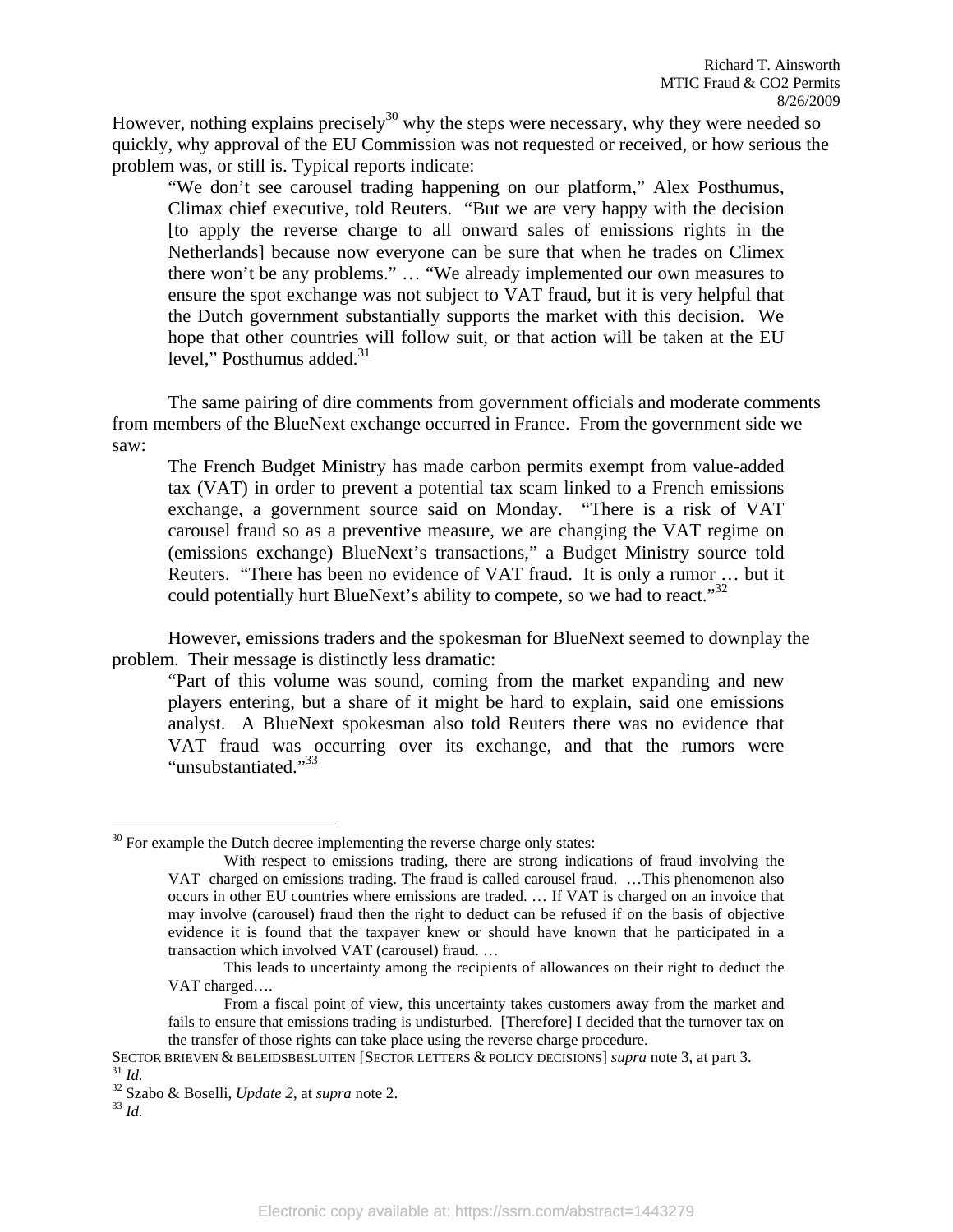By the end of the same week the Paris prosecutor's office was rebutting this assessment when it confirmed that "... a probe was underway into a suspected multi-million euro valueadded tax (VAT) fraud in the French carbon emissions market. 'An inquiry is underway but we are not yet about to place people under official investigation,' a source at the Paris prosecutor's office said … BlueNext spokesman told Reuters … that he was unaware of any investigation related specifically to the exchange. He said he had not been contacted by any authorities, including the Paris prosecutor's office, about the matter."<sup>34</sup>

Is it possible that the ''other half '' of the transactions being investigated by the Paris prosecutor's office is in the U.K. or the Netherlands? Is there one large multi-jurisdictional investigation going on, or has the whole tradable CO2 market been compromised? There are distinct similarities in the French, Dutch and U.K. reporting, and news reports of the UK investigation indicate that HMRC was assisted by Europol,

Officers from Europol, the EU police agency, assisted in the arrest of six men and one woman, who were taken to police stations for questioning. An HMRC spokesman said that two further arrests were made later in the day and that more are expected.<sup>35</sup>

It is safe to say, that we appear to be at the very beginning of a very large fraud investigation. It is most likely multinational in scope, and the actors involved have been engage in it for some considerable amount of time. Citing from the HMRC's press release and public comment from officials another news report indicates:

It is thought that the proceeds of this crime have then been used to finance lavish lifestyles and the purchase of prestige vehicles. Further arrests are likely and the investigation continues," the agency said, adding that it had searched 27 properties during the sweep and used dogs to search for cash.<sup>36</sup>

#### SOLUTIONS – FRENCH, UK, DUTCH & DIGITAL

 Clearly, there is potential for large scale MTIC fraud in the tradable emissions marketplace. When the Member States agreed in common to deem transactions in these permits to be services, subject to a reverse charge on intra-community transfers and conventional treatment domestically MTIC was inevitable.<sup>37</sup> The question is – how much fraud is there in this market?

France, the United Kingdom and the Netherlands have taken self-help measures to prevent MTIC losses. None of these jurisdictions have received permission to make these changes, and objections have been raised in this regard.<sup>38</sup> Each country approaches the problem

<sup>&</sup>lt;sup>34</sup> Muriel Boselli & Michael Szabo, *Probe Under Way In Alleged French CO2 VAT Fraud*, PLANETARC (June 12, 2009) *available at:* http://www.planetark.com/enviro-news/item/53335.

<sup>&</sup>lt;sup>35</sup> Business Times OnLine, Seven Arrests in Carbon Trading Inquiry, (Aug. 22, 2009) *available at*: http://www.carbonoffsetsdaily.com/uk-carbonmarketnews/seven-arrests-in-carbon-trading-inquiry-10930.htm <sup>36</sup> James Kanter, Carbon Traders Arrested for Tax Fraud, NYT (Aug. 20, 2009) *available at*:<br>http://greeninc.blogs.ny

 $\frac{37}{38}$  See supra note 13 - 15, and accompanying text.<br><sup>38</sup> In a discussion that targeted the French change (but is equally applicable to the Dutch change) is the following: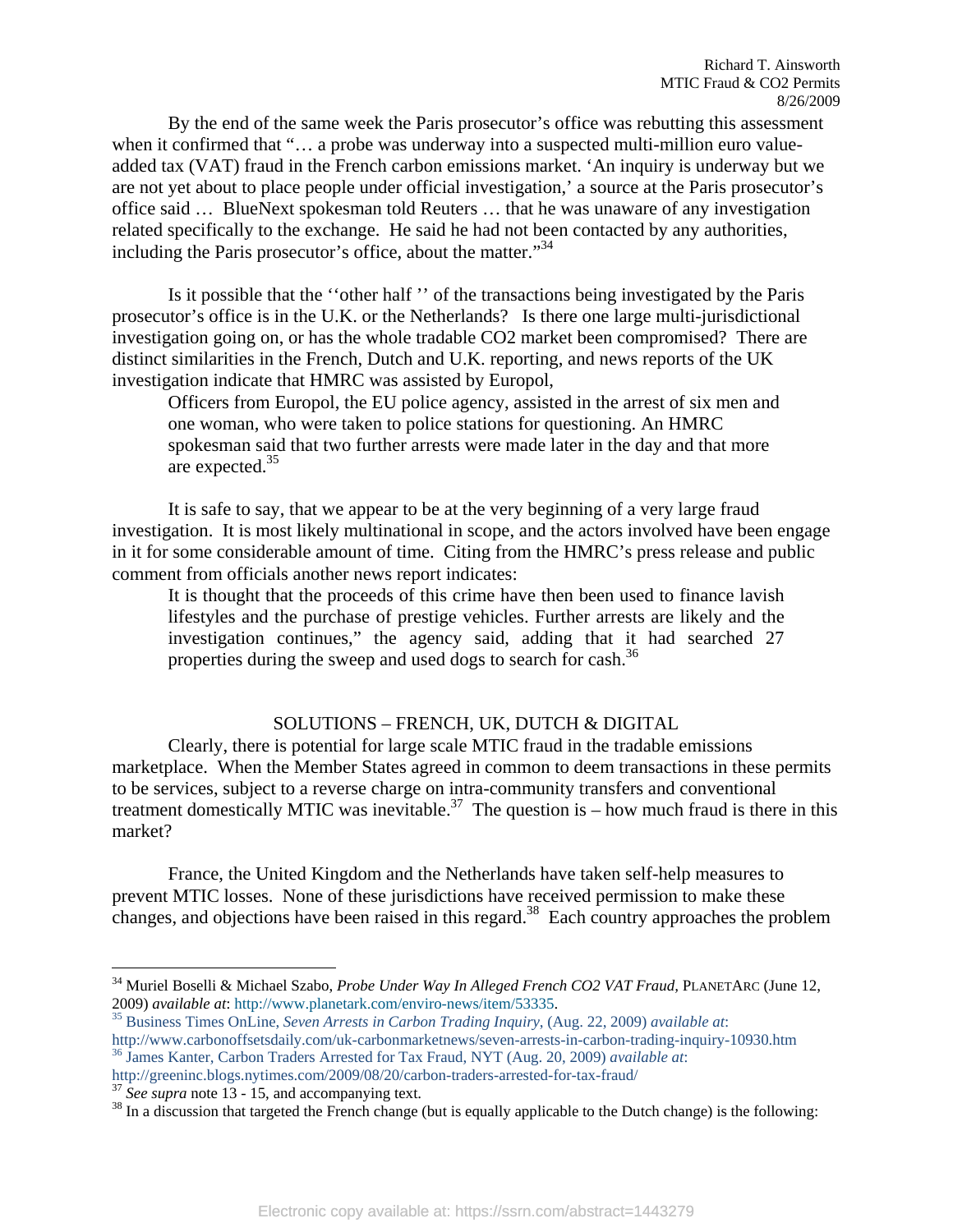structurally. The French (and now the UK) have elected (unilaterally) to treat transactions in tradable emission permits as *exempt* (the French exemption is without right of deduction; the UK is with the right of deduction). The Dutch have taken a different (unilateral) route. Their solution takes a page from an earlier U.K. enforcement effort in the cell phone and computer chips markets – a full *reverse charge* regime.<sup>39</sup> There is another way, one that approaches the problem through administrative (not structural) mechanisms. It is technology-intensive, requires software certification. It is perfectly fit to foil MTIC fraud in a regulated and highly digital marketplace like that supporting tradable CO2 permits. But even more importantly, it is a scalable solution – a solution that can be applied broadly throughout the VAT

The French (as well as the companion U.K.) and Dutch solutions are considered next, followed by the proposed digital solution. The monetary amounts used in the following examples are hypothetical currency units.

*French solution [similar to the U.K. solution after July 31, 2009]*. The previous diagram used previously can help to explain the French and UK approach to preventing MTIC fraud in CO2 permits.



Assume that a German trader, A, sells CO2 emission credits to B, an enterprise established in France [or the U.K. after July 31, 2009]. In the French case the CO2 emission credits are securities. The transaction is exempt. No VAT is collected. In the UK case the CO2 emission credits are a service, the place of supply is the UK [after July 31, 2009]. UK rules apply to the transaction and a reverse charge is appropriate [article 196]. The UK solution imposes tax, but at a zero rate. This preserves he right of deduction. No VAT is collected.

 EU tax experts said France's move could be illegal. "They have really gone out on a limb here because you can't operate unilaterally as a member state on things like this," said Sandy Nicolson of KPMG's Carbon Advisory Group. "There is no obvious part of the European VAT directive

that would give them the right to exempt these transactions." *Id*.<br><sup>39</sup> COUNCIL DECISION 2007/250/EC, authorizing the United Kingdom to introduce a special measure derogating from Article 193 of Directive 2006/112/EC on the common system of value added tax, O.J. (L 109) 24, *available at*: http://eur-lex.europa.eu/LexUriServ/site/en/oj/2007/l\_109/l\_10920070426en00420043.pdf. The derogation expired on April 30, 2009, and was extended until April 2011. HMRC, *Revenue & Customs Brief 28/09 VAT -Reverse charge accounting for businesses trading in mobile telephones and computer chips: renewal of EU derogation*, available at: http://www.hmrc.gov.uk/briefs/vat/brief2809.htm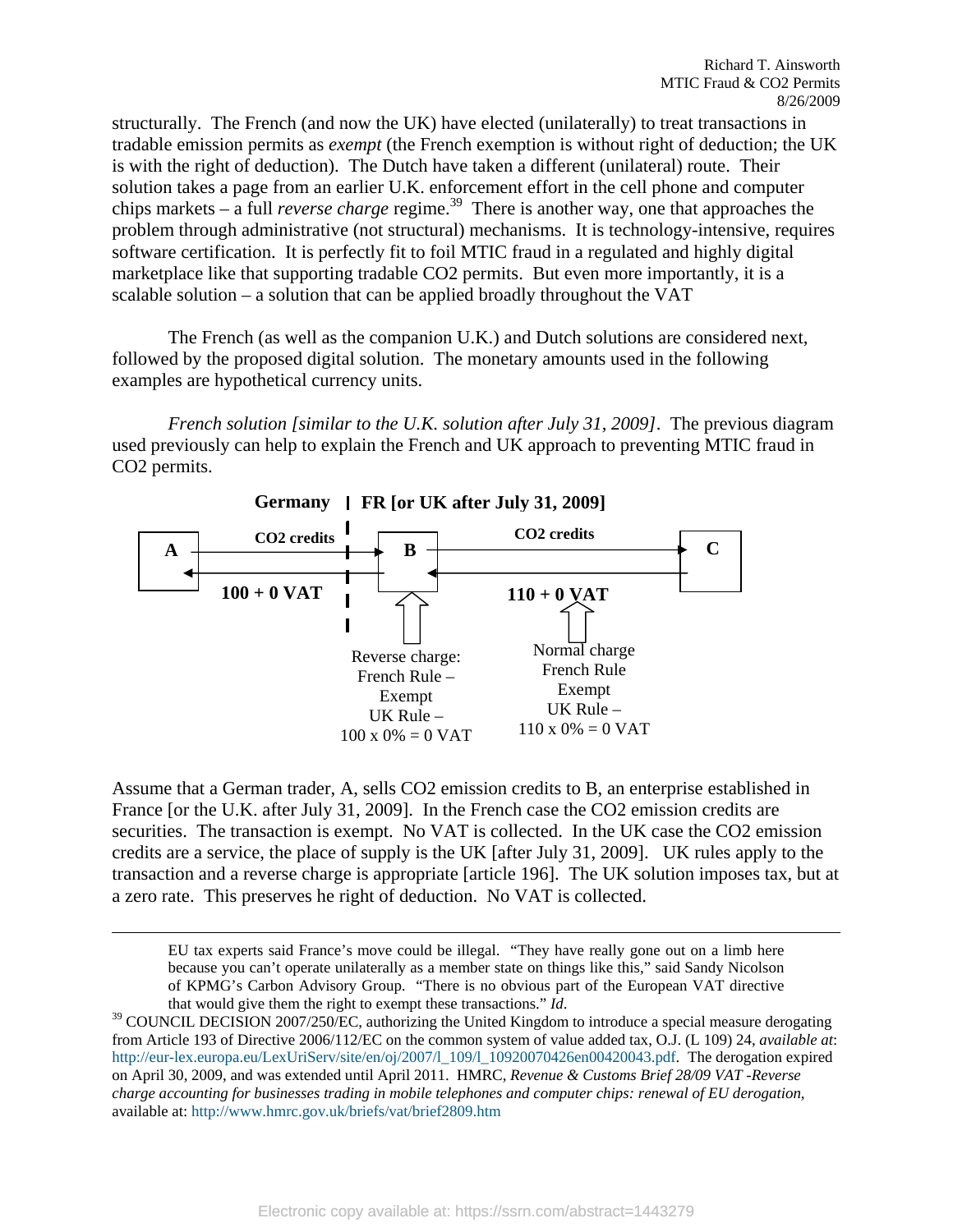Assume further that there is an onward supply by B to C. C is an enterprise in the same jurisdiction (France or the U.K. as the case may be). In France the onward supply is exempt. In the U.K. this onward supply is zero rated, and no VAT is collected.

There are good and bad sides to the French and UK solutions. Aside from counteracting the rumors that had threatened the stability of the BlueNext and the Climate Spot Exchange (a considerable if not the most significant benefit), the French [and UK] solution has a cash flow benefit to the exchange.

Because these permits are traded between companies, there is no actual VAT collected. Globally it's revenue neutral," the government source said. A BlueNext spokesman said the exchange had been working with the ministry for several months to get a VAT exemption. "VAT placed quite a large financial burden upon us as we had to have the cash on hand to manage the cash flow," he said. $40$ 

The bad side of the French solution is that traders have lost their right to deduct input VAT. Sandy Nicholson of KPMG's Carbon Advisory Group indicated that

… companies trading carbon in France, like investment banks and brokers, now cannot charge VAT when they sell credits and thus are not able to recover it on their overhead costs. "It's not a popular development. There are other, perhaps more effective ways to ameliorate the risk of fraud without harming this developing market," he said  $\dots$ <sup>41</sup>

This downside is avoided by the UK zero rate solution. Nevertheless, both the U.K. and French solutions require traders to re-program automated systems for tradable CO2 permits (but not for the other securities they may be involved with).

<sup>&</sup>lt;sup>40</sup> Szabo & Boselli, Update 2, at supra note 2.

<sup>&</sup>lt;sup>41</sup> Boselli & Szabo, *Probe Under Way*, at *supra* note 34.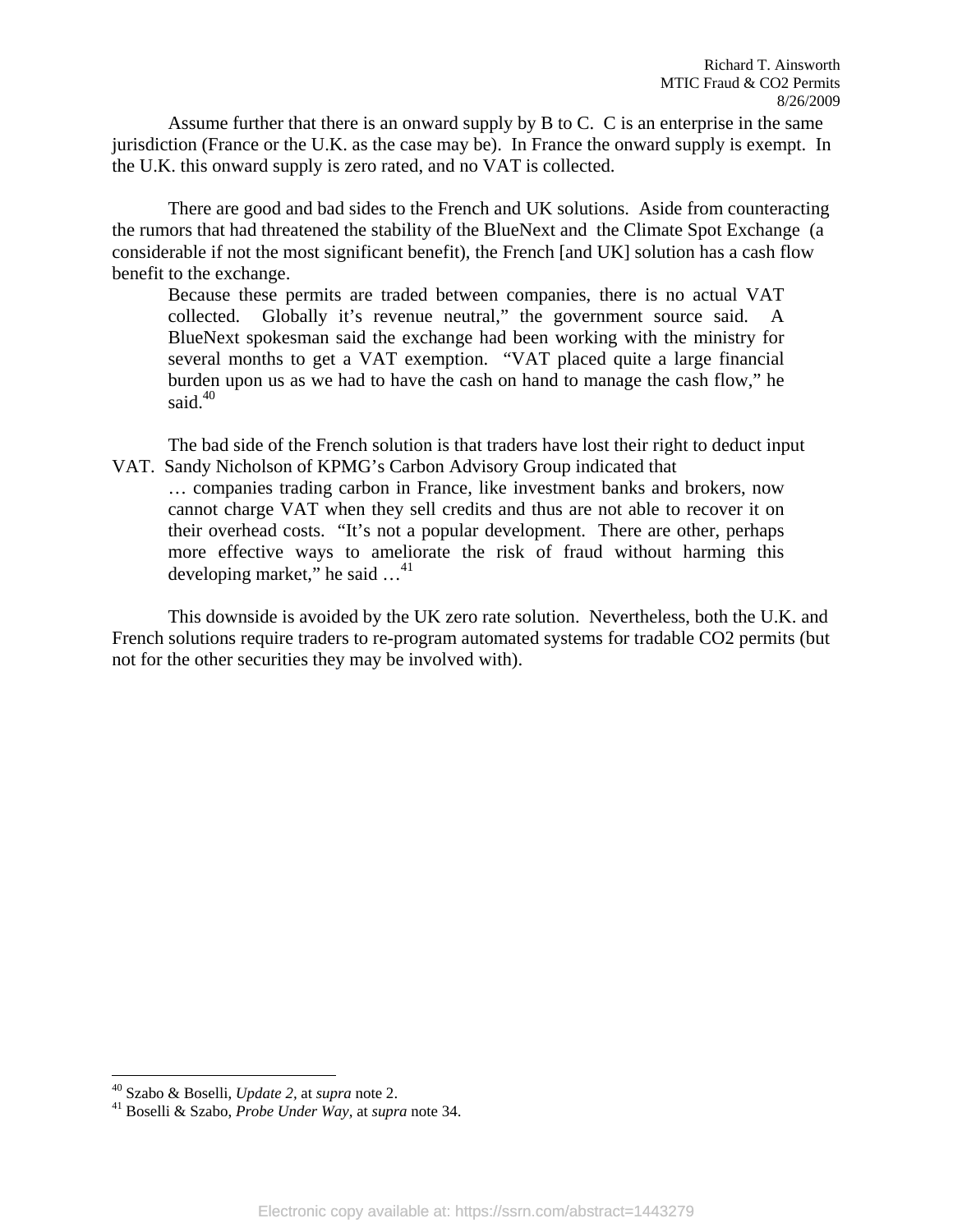

*Dutch solution*. The same diagram can be used to sketch the Dutch solution.

We begin by assuming that a German trader, A, sells CO2 emission credits to B (an enterprise established in the Netherlands) on the Climex exchange in Amsterdam. Because the CO2 emission credits are a service, the place of supply is the Netherlands [article 56]. Dutch rules apply and a reverse charge is required [article 196]. B is obligated to self-assess the VAT. In doing this B takes two steps. First it acts "in the place of A" and records Dutch output VAT of 19 on its return. Secondly, it acts in its own capacity and records Dutch input VAT of 19 on the same return for this same transaction. The net VAT on this return is zero.

Further assume that there is an onward supply by B to C (an enterprise also established in the Netherlands). It is made on the Climex exchange. Once again the carbon emissions credits are services, the place of supply is the Netherlands. Instead of following the normal rule and having B collect Dutch VAT on the invoice – a domestic reverse charge applies. C will not pay over the VAT to B. C is obligated to self-assess Dutch VAT.

The Dutch approach works. MTIC is avoided because no trader ever holds another trader's VAT. The difficulty is that instead of eliminating the break in the fractioned payment principle – this solution breaks all the fractionated payment links in the entire chain. This solution essentially turns the VAT into a retail sales tax (albeit one with a very long paper trail). $42$ 

It is extremely interesting to note that even though the UK has considerable experience with a full reverse charge in a MTIC fraud context, it chose to follow the French rather than the Dutch approach. HMRC specifically notes, "Although a number of other options were considered, zero rating was the only option that could be introduced quickly enough in the UK and without any significant impact on legitimate trade in the markets concerned.<sup> $3\overline{43}$ </sup> Perhaps HMRC felt that if automated systems were already programmed to apply the VAT, then simply changing the rate to zero was simpler for traders than requiring the additional system programming that would be needed to implement a full reverse charge. But then again it could

 $42$  See at supra note 13.

<sup>&</sup>lt;sup>43</sup> HMRC, REVENUE & CUSTOMS BRIEF 46/09, *supra* note 5.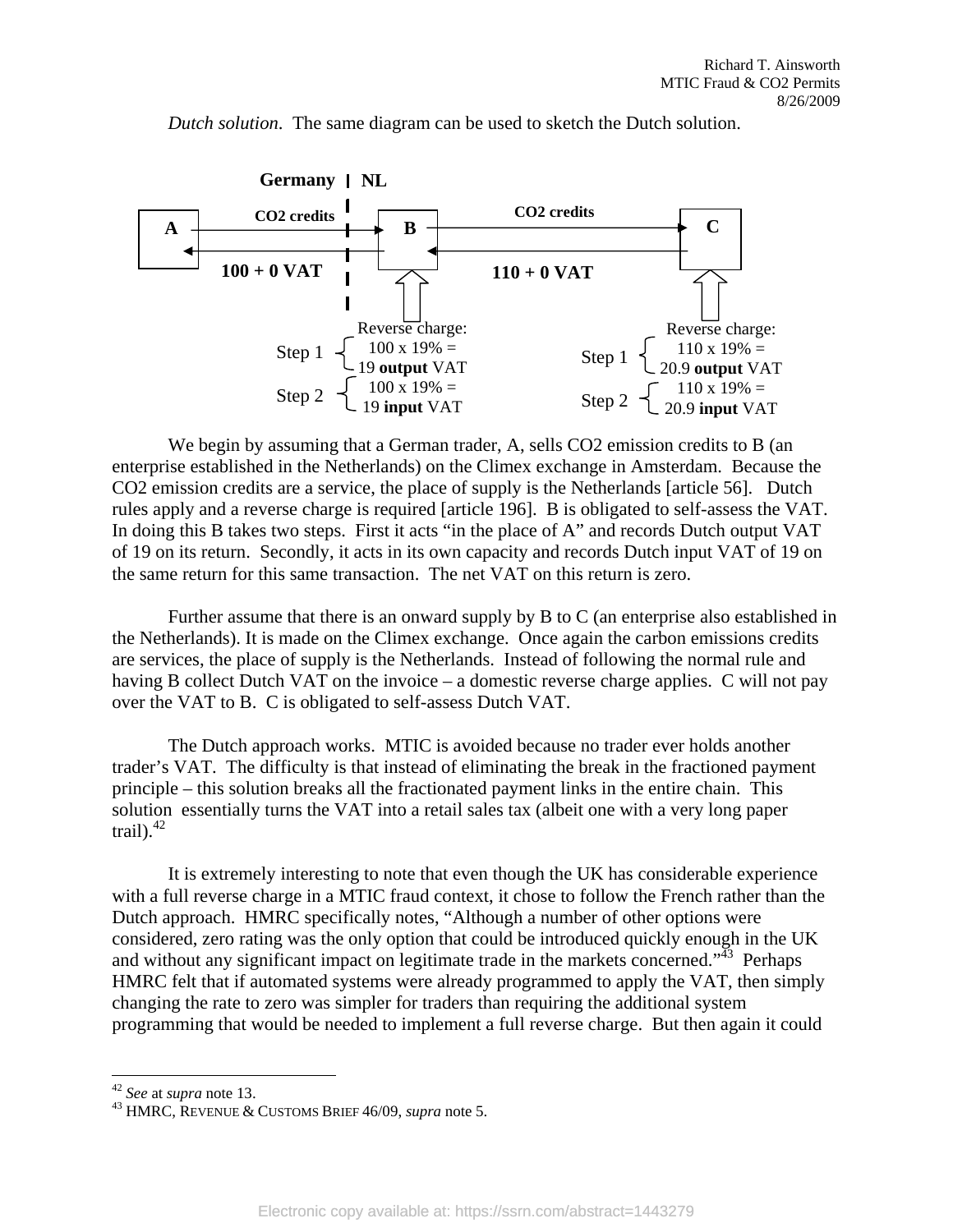indicate that the UK is not completely satisfied with the effectiveness of the full reverse charge solution it adopted in cell phones and computer chips.

*Digital solution*. MTIC fraud is all about opportunistic fraudsters taking advantage of a temporary break in the chain of fractionated payments. A solution should therefore try to heal the break – not break the chain again (the Dutch solution) and not remove suspect supplies from the system altogether (the French and the U.K. solution). Neither the French/U.K. nor the Dutch solutions are scalable, $^{44}$  that is, they cannot be broadly applied to all permutations of MTIC fraud.

If Fabrizio Borselli<sup>45</sup> is right and MTIC can arise in "any type of good," (and maybe in many types of services) we need to find a scalable solution. Stripped to essentials, the problem is about *assurance*. Where is the *assurance* that when B makes an onward sale that he will not go missing with the receipts in his pocket? The important question is not *who* should remit the VAT; the important question is how can we be *assured* that whoever is charged with remitting VAT actually does so?

Certified tax software and a change in the place of supply rules for CO2 credits can solve this problem. Certified software is currently being used in the US retail sales tax by 23 states<sup>46</sup> under the Streamlined Sales and Use Tax Agreement (SSUTA).<sup>47</sup> The same software mechanisms could be applied in the EU to close the broken link in the fractionated payment system.

Only one statutory change is necessary – a conditional change in the place of supply. Under the current rules the place of supply for CO2 credits is where the customer is established [article 56]. If both buyer and seller are using certified systems this proposal would not change the place of supply rules, article 56 would still apply. However, if the buyer is not using a certified system the place of supply would be the seller's place of establishment [article 43]. How this change works can be seen in the four following examples.

<sup>&</sup>lt;sup>44</sup> In other words, if every time MTIC showed up in a type of supply we applied the Dutch solution we would eventually turn the VAT into a retail sales tax. If instead we selected the French solution we would severely compromise the tax base – no one would suggest solving MTIC in cell phone or computer chips by exempting them, or in the case of the UK simply zero rating them.<br> $^{45}$  Supra note 1.

<sup>&</sup>lt;sup>46</sup>These twenty-three states are divided into two groups, the full members, and the associate members. A full member state is a state that is in compliance with the Streamlined Sales and Use Tax Agreement through its laws, rules, regulations, and policies. Those states are: Arkansas, Indiana, Iowa, Kansas, Kentucky, Michigan, Minnesota, Nebraska, Nevada, New Jersey, North Carolina, North Dakota, Oklahoma, Rhode Island, South Dakota, Vermont, Washington, West Virginia, Wisconsin, and Wyoming. An associate member state is a State that has achieved substantial compliance with the terms of the Streamlined Sales and Use Tax Agreement taken as a whole, but not necessarily each provision, and there is an expectation that the state will achieve compliance soon. Those states are: Ohio, Tennessee, and Utah, *see* http://www.streamlinedsalestax.org (last visited Jan. 24, 2009). 47 STREAMLINED SALES AND USE TAX AGREEMENT (adopted November 12, 2002, amended November 19, 2003 and

further amended November 16, 2004) *available at* http://www.streamlinedsalestax.org [hereinafter SSUTA] (providing for fully digital compliance with sales and use taxes through certified intermediaries and certified software solutions).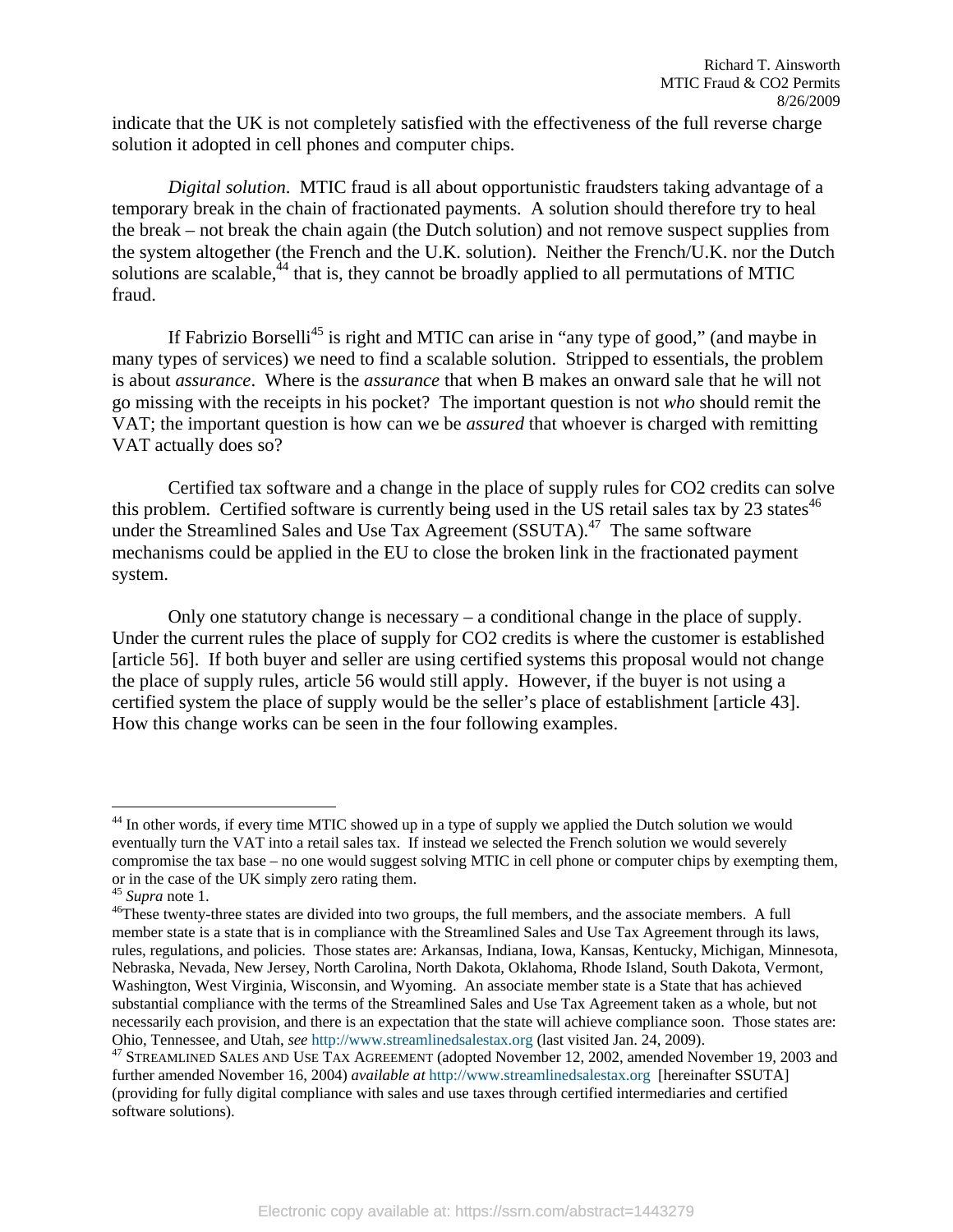*Certified tax software solution*. This proposal requires each Member State to adopt a testing regime for the certification of enterprise-level transaction tax software.<sup>48</sup> The software to be certified would be comprehensive. Software must be able to: (a) determine the correct tax for each transaction and calculate the VAT amount due, (b) post this amount on the appropriate invoice, (c) link each VAT input or output amount to the correct VAT return, and (d) complete the VAT return accurately.

Business use of certified software should be voluntary. In some instances however, notably when an enterprise is heavily engaged in transactions deemed inherently prone to MTIC fraud – like tradable emissions permits, cell phones, or computer chips – a jurisdiction might make adoption mandatory. Another instance where mandatory adoption might be appropriate is after a judicial proceeding. The government could seek (as a fraud remedy) that a court require the taxpayer to adopt certified software "going forward," because of proven instances of fraud in the past. $49$ 

Although fundamentally a voluntary regime, financial incentives should be used to encourage certified software adoption. In addition, further incentives should encourage businesses to contract with trusted third-party service providers (CSPs) who would use certified software to meet all tax compliance obligations, as is the case under the SSUTA.<sup>50</sup> Under this

1

 $48$ The SSUTA certification process involves measuring software against three third party standards; (1) the AICPA's SAS 94 [AMERICAN INSTITUTE OF CERTIFIED PUBLIC ACCOUNTANTS, PROFESSIONAL STANDARDS, Vol. 1 AU § 319 *The Effect of Information Technology on the Auditor's Consideration of Internal Control in a Financial Statement Audit*, as amending SAS No. 55 *Consideration of Internal Control in a Financial Statement Audit*]; and (2) the US-GAO Federal Information Systems Control Audit Manual [U.S. GOVERNMENT ACCOUNTING OFFICE, ACCOUNTING AND INFORMATION MANAGEMENT DIVISION, FEDERAL INFORMATION SYSTEMS CONTROL AUDIT MANUAL, (FISCAM) Vol. 1 (GAO-AIMD12.19.6) *available at* http://www.gao.gov/special.pubs/ai12.19.6.pdf.]. In addition, software developers must comply with (3) ISO Number 17799 [INTERNATIONAL ORGANIZATION FOR STANDARDIZATION, ISO 17799: INFORMATION TECHNOLOGY, SECURITY TECHNIQUES, CODE FOR INFORMATION SECURITY MANAGEMENT (ISO/IEC 17799:2005)]. A discussion of similar standards for certification and accreditation of software can be found in the recent O.E.C.D. materials [*Electronic Commerce: Facilitating Collection of Consumption Taxes on Business-to-Consumer Cross-Border E-Commerce Transactions,* O.E.C.D. (Feb. 11, 2005) at 9 & 17-18 *available at http://www.oecd.org.* Indicating that, "… a global intermediary may be based in one country and would undertake intermediary activities in as many countries as suppliers are required to collect and remit consumption taxes on behalf of e-commerce suppliers. In cases where satisfactory levels of approval or financial security are evident, countries could be more relaxed …". The OECD discusses a range of government "approvals" for tax accounting software. At one extreme is "accreditation," an approval process functions simply as a mechanism to "formally identify" software that meets certain criteria of acceptability. At the other extreme is "certification," an approval process that designates software as "an officially authorized mechanism to perform specified functions."].

<sup>49</sup> This was the approach taken by Judge Lise Gaboury of the Court of Quebec in the fraud case against the 28 restaurant chain Casa Grecque. In this instance the fraud involved installing an automated sales skimming program called a Sales Zapper in the point of sale system (the networked electronic cash register). In the Budget Speech of March 23, 2006 the Minister of Revenue had announced the adoption of an automated system [*module d'enregistrement des vents*] that would be voluntary until 2011. Judge Gaboury noted that the system was expected to be available by October 1, 2008 and required all of the Casa Grecque restaurants to adopt it at this time as a condition of remaining in business. Revenue Quebec, *Des restaurants de la chaîne Casa Grecque coupables de fraude fiscal* (in French only) *available at*:

http://www.revenu.gouv.qc.ca/eng/ministere/centre\_information/communiques/ev-fisc/2006/10juillet.asp 50 SSUTA provides for audit immunity when certified technology is used to determine the tax liability. It provides in §203 for Certified Service Providers (CSP) "[a]n agent certified under the Agreement to perform all the seller's sales and use tax functions, other than the seller's obligation to remit tax on its own purchases;" in §202 for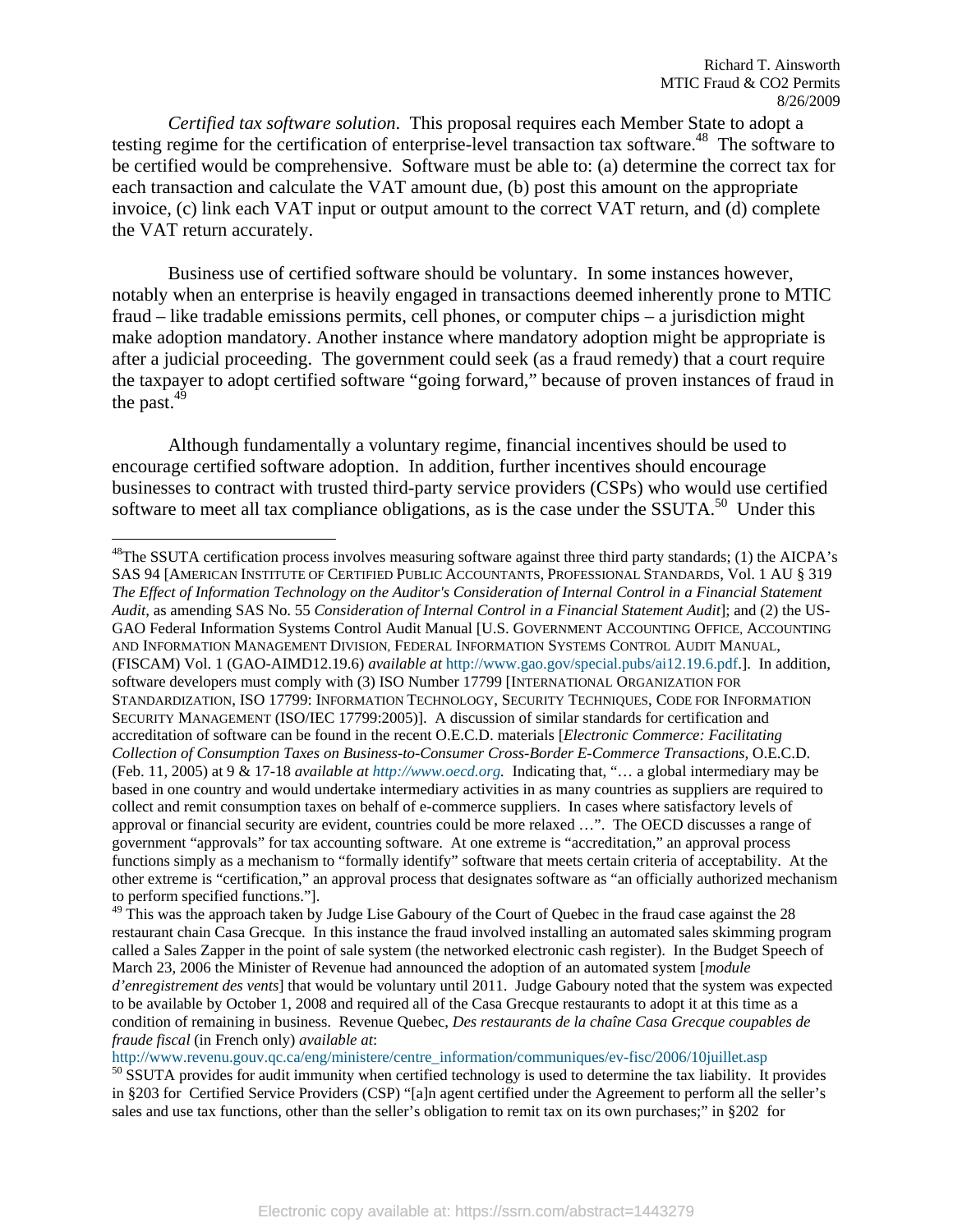structure the CSP becomes the taxpayer's agent for return preparation, submission, and remission of tax to the Treasury. Use of a CSP would function like an insurance policy against errors – it would indemnify the taxpayer.<sup>51</sup>

The government will want assurances that unauthorized changes could not be made to the software after certification is awarded. This is easily resolved. There are very cost effective and accurate security systems for tax software. The most notable has been developed by the German government to assure tamper-proof electronic cash registers and point of sale systems with smart cards.52

Under a certified tax software solution, enterprises that contracted with CSPs would be able to (a) assure the tax authority that the VAT was properly assessed, collected and remitted, (b) satisfy any due diligence requirement under joint and several liability provisions,<sup>53</sup> and (c) immunize itself from cash flow or other losses arising from an audit or investigation based on suspected MTIC fraud. $54$ 

*Four examples*. Under the examples developed earlier, if Member States were to adopt certified tax software regimes there are four possible permutations of transactions among enterprises using certified and non-certified tax software solutions. They are set out below using

ECR I-4191 (concerning a trade association and 53 members all traders in cell phones and computer chips in fact patterns based in "acquisition fraud" and "carousel fraud" with questions concerning the applicability of joint and several liability provisions in the UK VAT Act).

Certified Automated Systems (CAS) "[s]oftware certified under the Agreement to calculate the tax imposed by each jurisdiction on a transaction, determine the amount of the tax to remit to the appropriate state, and maintain a record of the transaction;" and §207 for Certified Proprietary System (CPS) a system owned by "[a] seller that has sales in at least five member states, has total annual sales of at least five hundred million dollars, has a proprietary system that calculates the amount of tax due each jurisdiction, and has entered into a performance agreement with the member states that establishes a tax performance standard for the seller."<br><sup>51</sup> This is the approach under SSUTA's enabling Acts (specifically the Uniform Sales and Use Tax Administration

Act, at  $\S9(a)$ :

A Certified Service Provider is the agent of a seller, with whom the Certified Service Provider has contracted, for the collection and remission of sales and use taxes. As the seller's agent, the Certified Service Provider is liable for sales and use tax due each member state on all sales transactions it processes for the seller except as set out in this section. A seller that contracts with a Certified Service Provider is not liable to the state for sales or use tax due on transactions processed by the Certified Service Provider unless the seller misrepresented the type of items it sells or committed fraud. In the absence of probable cause to believe hat the seller has committed fraud or made a material misrepresentation, the seller is not subject to audit on the transactions processed by the Certified Service Provider. A seller is subject to audit for transactions not processed by the Certified Service Provider. The member states acting jointly may perform a system check of the seller and review the seller's procedures to determine if the Certified Service Provider's system is functioning properly and the extent to which the seller's transactions are being processed by the Certified Service Provider.

<sup>&</sup>lt;sup>52</sup> Mathias Neuhaus, Jörg Wolff & Norbert Zisky, *Proposal for an IT Security Standard for Preventing Tax Fraud in Cash Registers*, INFORMATION SECURITY SOLUTIONS EUROPE, Sept. 2009 (forthcoming, copy on file with author) (describing the German Ministry of Finance engagement of the German National Metrology Institute (Physikalisch-Technische Bundesanstalt to develop an operational smart card solution for cash register/ point of sale system fraud programs, and the "INSIKA" (INtegrierte SIcherheitslösung für messwertverarbeitende KAssensysteme) project that made this solution a reality in 2008 with an estimated cost of security at  $\epsilon$ 30-50 per installation).<br><sup>53</sup> VAT DIRECTIVE Art. 205; *see supra* notes 8 & 9, and accompanying text.<br><sup>54</sup> Commissioners of Custom & Excise v.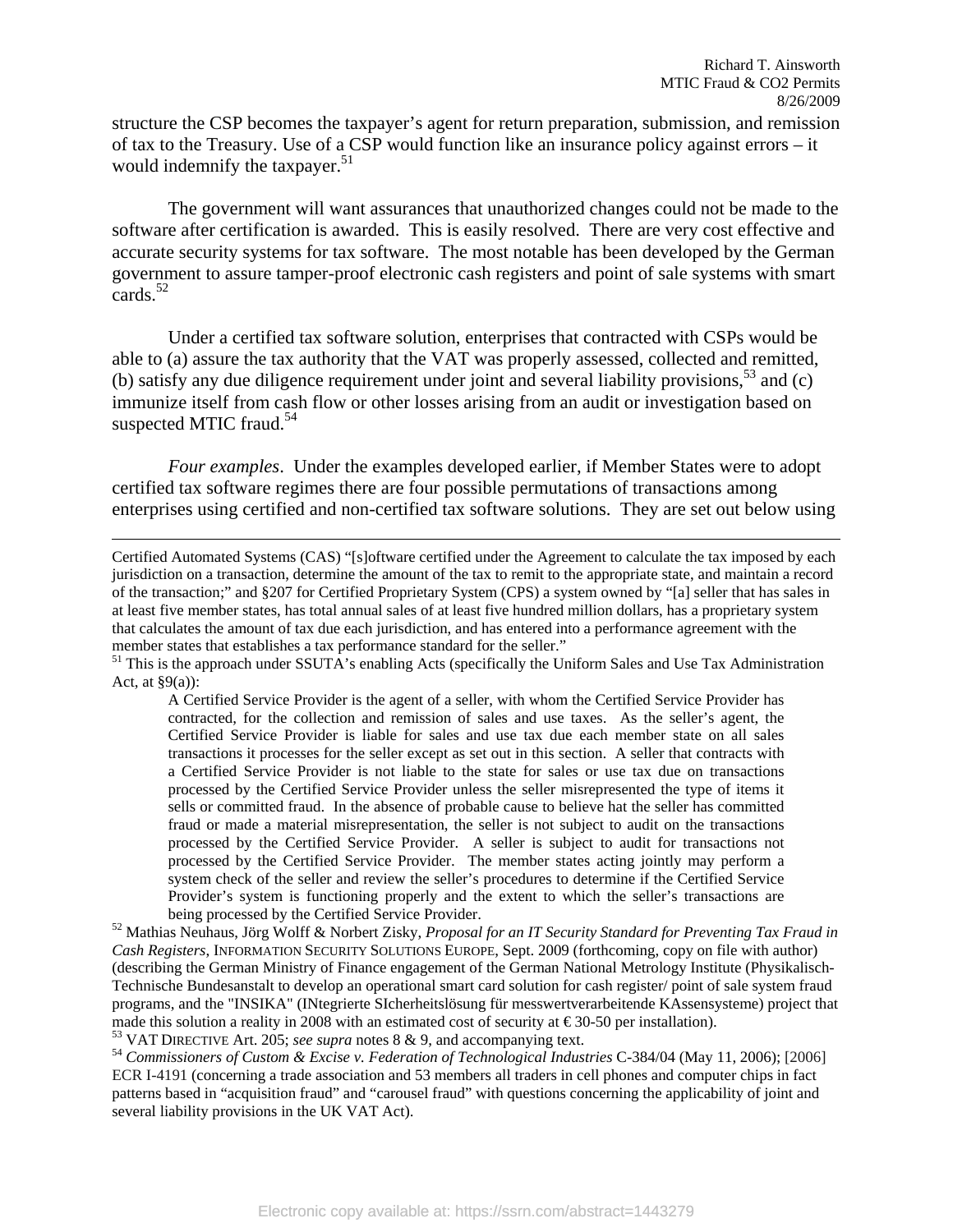transactions between the Ireland and Germany. Any two Member States could have been selected (except for the Netherland, the U.K. and France as their VAT treatment of CO2 credits has changed).

*Example One – Two certified systems*. Assume A in Ireland sells CO2 credits to B in Germany. B then resells these credits to C, also established in Germany.



If both A and B use certified systems, and particularly if these systems are operated by trusted third-parties (CSPs) there is no possibility of MTIC fraud. When making the sale to B the tax calculation system in A will need to know if it should charge the Irish VAT or no VAT at all on the invoice. To do this A's system will need to know if B's system is certified.

There are a variety of ways to do this but the most proven and secure would be through the use of public key infrastructure  $(PKI)$ .<sup>55</sup> A's system would access the public key associated with B and use it to confirm that B's system was certified. With this knowledge, A would then draft an invoice without VAT and forward it to B. In this way A would know that B's system would perform the reverse charge. The CSP at B would then assume full responsibility for filing the VAT return that included this charge, as well as remitting the VAT due to Germany.

In a sense this is simply automated due diligence. But in another sense, one that is critical for business, this is *certified* due diligence. The Irish certified system in A has not only received confirmation that B's system will correctly follow German law implementing the reverse charge, but it also has received confirmation that a German CSP has accepted full responsibility for paying any VAT due. MTIC fraud is not possible.

In an abundance of caution, it would be expected that B's certified system (when it is notified that A's system is checking for its' certification) will perform a reverse PKI inquiry. It

<u>.</u>

<sup>&</sup>lt;sup>55</sup> PKI is information technology infrastructure that enables users of a basically unsecure public network (such as the Internet) to securely and privately exchange data through the use of a public and a private cryptographic key pair that is obtained and shared through a trusted authority. In this case the trusted authority would be the Member State that certifies the transaction tax software in the target entity.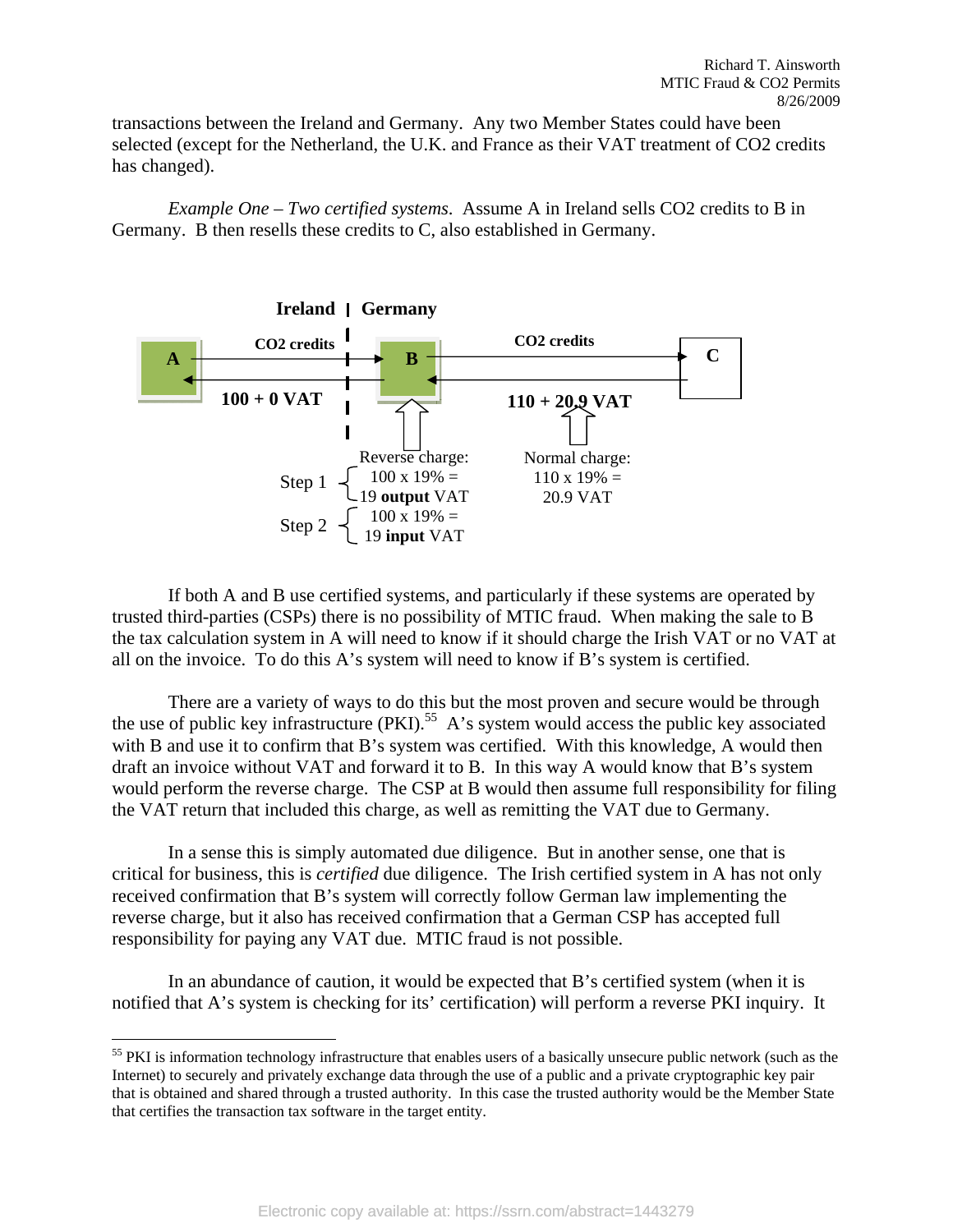would want to determine (in advance) that the invoice it is receiving (without VAT) from Ireland is correctly issued. This will be the case if the Irish system has been certified by the Irish Treasury.

When B sells onward to C in Germany for 110, B's certified system will charge 20.9 in VAT. The entire amount of VAT collected on this sale will be remitted by B's CSP.

This is the ideal situation. Incentives are built into the system to encourage businesses to voluntarily migrate to certified software and the use of CSPs. It should be noted also that there is no need to change anything with respect to B's onward sales to C.

*Example Two – No certified systems*. Assume the same facts as above – A in Ireland sells CO2 credits to B in Germany. B then resells these credits to C, also established in Germany.



If neither A nor B use certified systems there is a high possibility of MTIC fraud in the CO2 permit market. Under this situation the place of supply for the CO2 credits is Ireland, and the 21% Irish VAT will be imposed. The invoice from A to B will include a VAT charge.

This may not be an optimal VAT compliance profile for B. If B already files an Irish return complications are reduced, but if not, B will need to file for a refund under the Eighth Directive.<sup>56</sup>

If this is too burdensome there are two readily available options (short of adopting a certified tax compliance system). B could either purchase the CO2 credits from a domestic seller, or B could purchase the Irish credits indirectly. In other words B could try to become like "C" in example 1.

To accomplish this B would need to purchase A's CO2 credits from another German entity (one that used a certified system). This party (an intermediary) would purchase from the Irish seller and immediately re-sell to B. It would probably become common for brokers or the

 $\overline{a}$ 56 VAT DIRECTIVE Arts. 170 & 171; detailed implementation rules are in the Eighth Directive 79/1072/EEC, 1979 O.J. (L 331) 11, *available at*: http://eur-

lex.europa.eu/LexUriServ/LexUriServ.do?uri=CONSLEG:1979L1072:20070101:en:PDF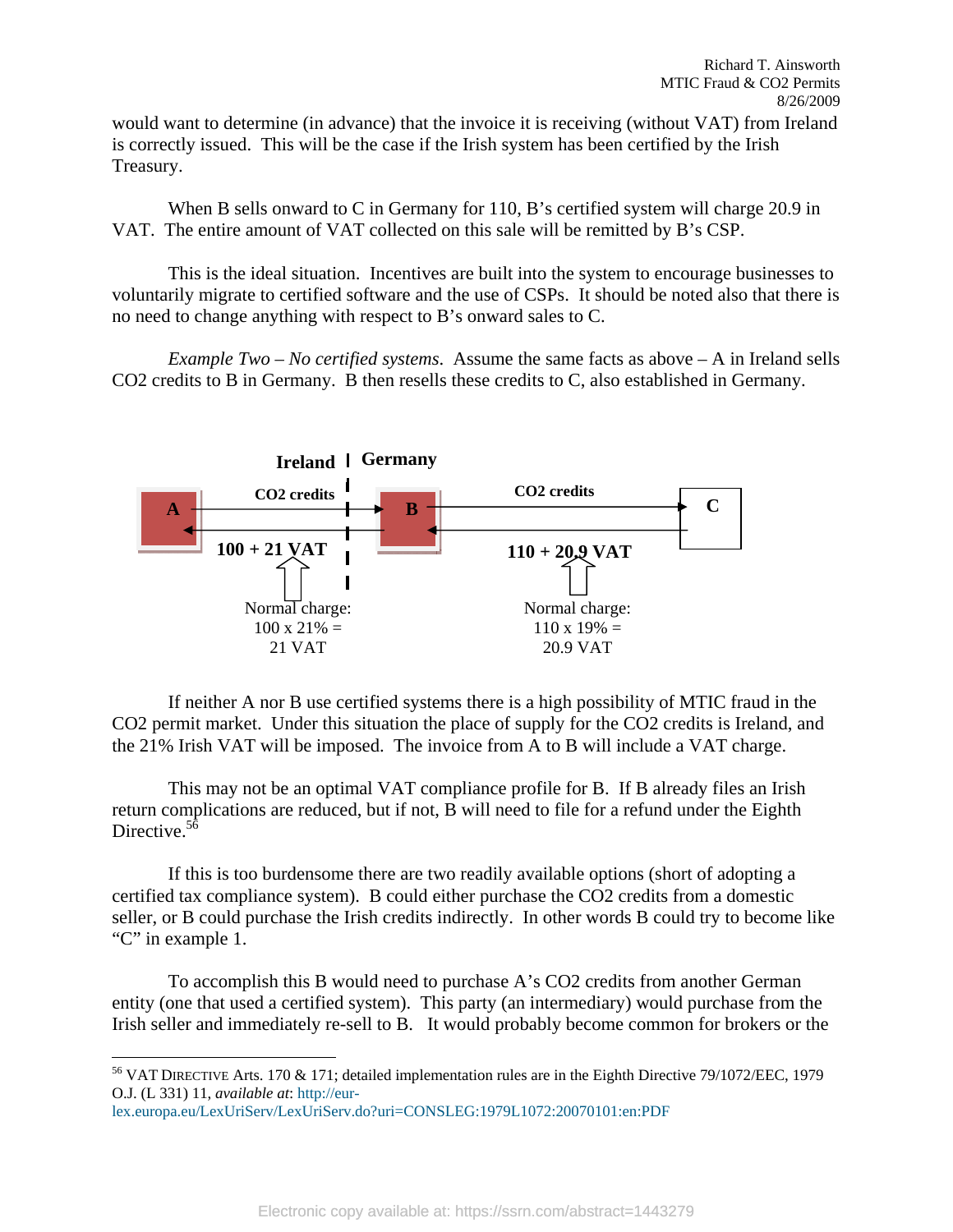exchange on which these permits ar traded to offer (for a minimal fee) the services of a local intermediary (who would have a certified system) from whom a domestic purchaser could make secure secondary purchases.

Admittedly this would be a VAT compliance burden, as well as a burden on the CO2 markets. But these burdens need to be weighed against the *revenue* and *market* threat posed by MTIC fraud. The overall intent of this proposal is to use the marketplace to channel high-risk purchases of CO2 credits through low-risk/no-risk channels. There is a cost, but it is a minimal cost.

Stated yet another way, this proposal removes the nearly impossible burden of performing due diligence on a remote purchaser of CO2 permits by foreign sellers. The threat of joint and several liability for sellers that do not (or cannot) perform adequate due diligence on their buyers may account for the dramatic fall in trading on the BlueNext exchange on Wednesday June  $3<sup>rd</sup>$  (when trading volumes fell to 2.5 million credits from the previous day's high of 19.8 million credits). Without a resolution, MTIC may well destroy the international dimension of the CO2 tradable permit market.

To finish this example, when B sells onward to C in Germany for 110, B will charge 20.9 in VAT. B will have an output credit in Germany that will not be easily offset with the input credit it has in Ireland. Because this is not an ideal situation B is encouraged by the structure of the system to purchase CO2 permits in a less MTIC-risky manner.

*Example Three – Seller (only) with a certified system*. Assume the same facts – A in Ireland sells CO2 credits to B in Germany. B then resells these credits to C, also established in Germany.



If A (but not B) uses a certified system the Irish VAT will be charged on the invoice. A's certified system will not be able to find German certification for B when it makes a PKI-based search for B's certificate.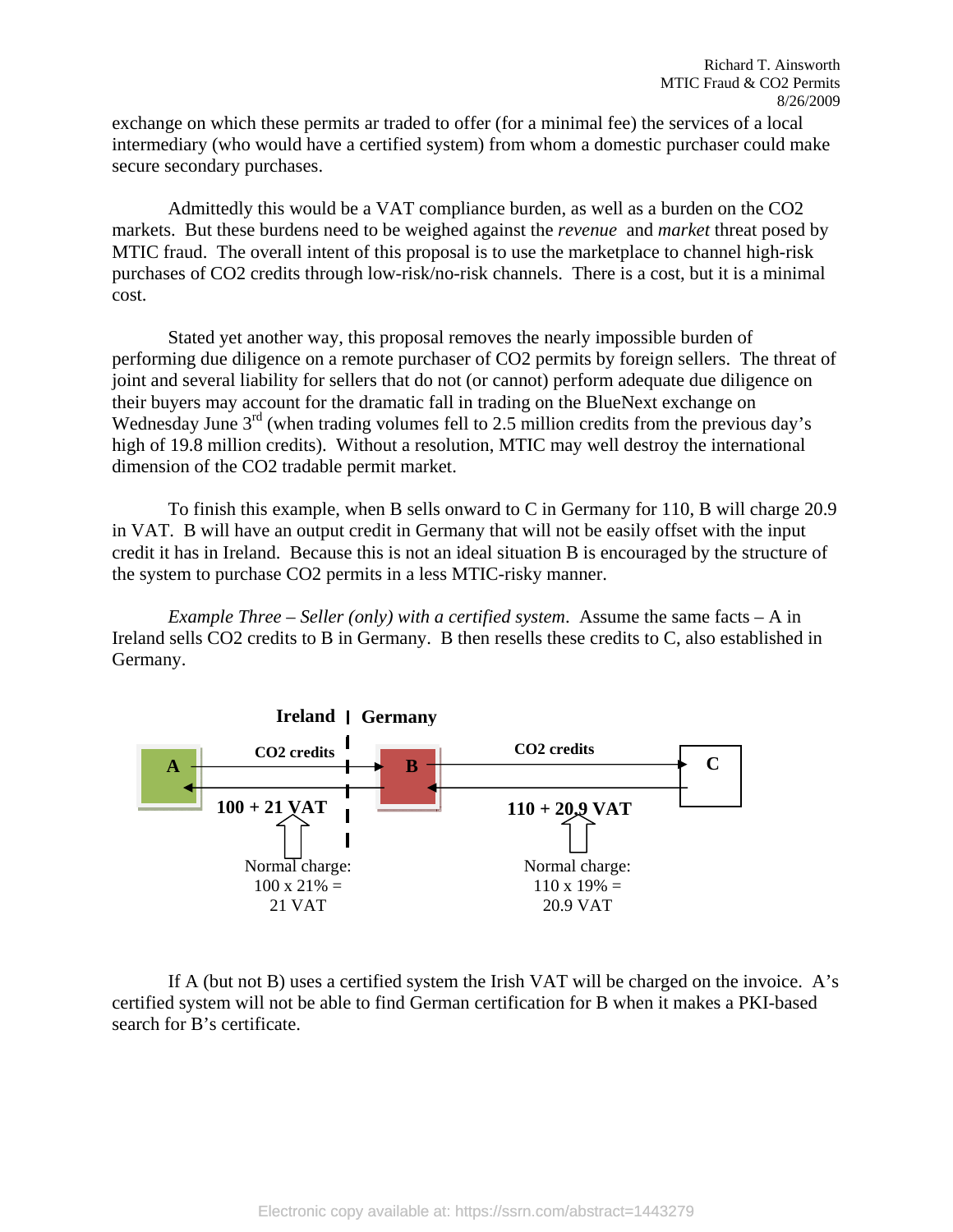A's CSP will then submit returns and pay over the VAT collected on this transaction to the Irish Treasury. The place of supply of this service is necessarily in Ireland. B will be in the same situation as in example 2.

It is very likely in this situation, if B has identified a seller of CO2 permits from whom it would like to make a purchase, that it will find a way (maybe with the assistance of a broker) to move into a "C" position. If a certified intermediary is interposed between B and A in this transaction then the possibility of MTIC fraud will be eliminated, and B (now functioning like a "C") will purchase domestically and pay German VAT to the intermediary.



Assume the cost of the Intermediary (I) is 1, and further assume that this cost is passed through the system. As in example 1 the certified system in A will recognize the certified system in I and no VAT will appear on the invoice. The place of supply is Germany determined under article 56. A reverse charge is applied by the intermediary and both input VAT as well as output VAT is imposed on the 100 purchase price. At this point, I's return should be a complete wash.

However, there is an immediate resale to B. The price of the intermediation service (1) will be embedded in the cost of the CO2 permits and this will make the invoice price 101. The place of supply on this supply is Germany, determined under article 43.

I's CSP will file a German return with output VAT of 19.19 (the onward sale to B). The I's CSP will remit the entire amount of VAT. If B is involved in a further onward sale of the CO2 credits to C (also in Germany), then B will collect VAT of 21.09 on the price of 111. B will have paid a VAT of 19.19 which it will take as a credit against the VAT of 21.09 it is collecting. A net amount of 1.9 will be remitted to the government.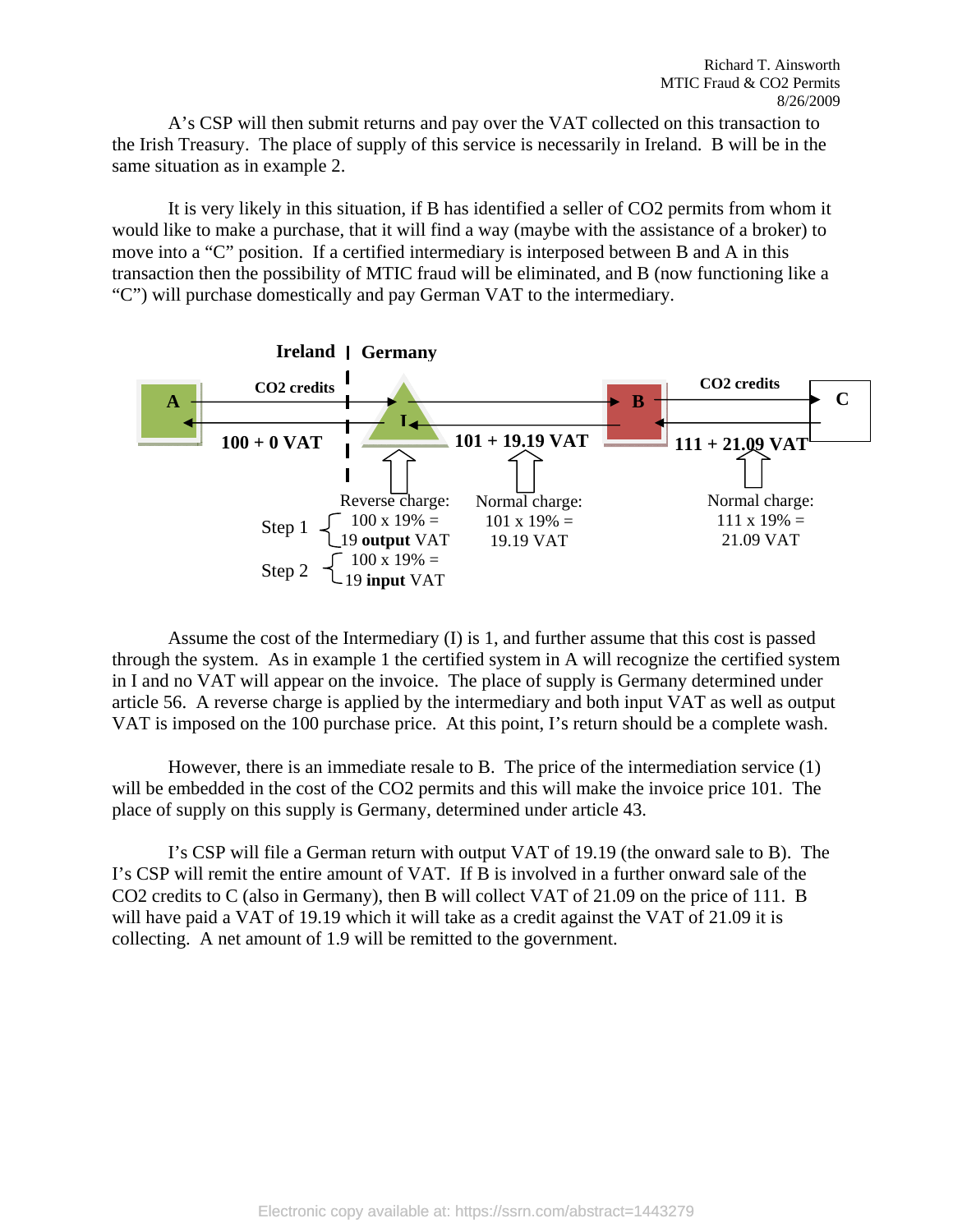*Example Four – Buyer (only) with a certified system*. Assume the same facts – A in Ireland sells CO2 credits to B in Germany. B then resells these credits to C, also established in Germany. Example four is not the mirror opposite of Example three. There are some interesting differences.



If B (but not A) uses a certified system, then it is possible that A can find this out through a PKI-based search. It is not necessary to have a certified system to determine whether or not your buyer is using one. B's certification is proof that German tax rules will be complied with by B.

If A knows that B's automated system will perform the reverse charge, and if B's CSP will file the return and remit appropriate taxes, then this should be sufficient for the Irish Treasury to know that A has performed due diligence on the intra-community sale. If so, Ireland could find it appropriate for the place of supply for these CO2 permits to be determined under article 56. If so, B would be in the same situation as it would be in example 1.

If not, then either A would find itself in a situation like it was in Example 2 (Irish VAT will be applied to the intra-community sale to B), or A will secure an intermediary (probably through its broker or the exchange it is trading on) who will have a certified system, and the A to B transaction will be processed through the intermediary. This hypothetical assumes that the charge for using the intermediary is 1, and that this amount will be passed through to C.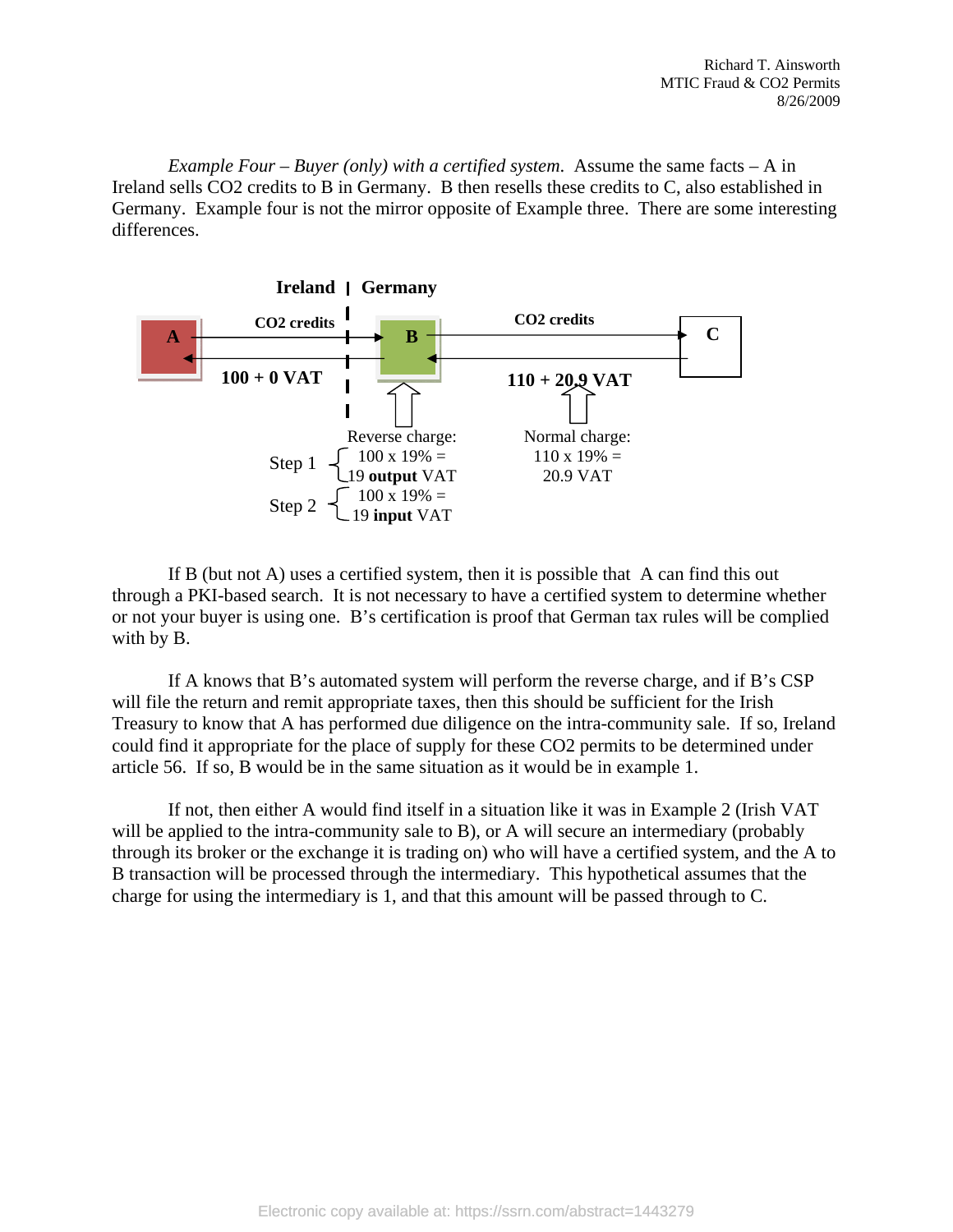

#### **CONCLUSION**

 The recent appearance of MTIC fraud in tradable CO2 permits is a threat to revenue as well as a viability threat to the newly developed system for global trading in CO2 emission allowances. The European market is currently the world's largest. It has seven active exchanges and aggregate trade volume exceeds \$92 billion. Having the CO2 emissions spot market in the largest of these exchanges (BlueNext) shut down simply on the rumors of MTIC fraud underscores the seriousness of this issue.

The door to MTIC fraud was left open by the collective decision of EU Member States to treat tradable carbon credits as taxable services with sourcing determined under article 56 (the place where the buyer is established). Onward sales would be treated under article  $43<sup>57</sup>$  The fatal nexus of having a buyer perform a reverse charge on purchases of CO2 credits and then collecting VAT on an onward sale is the breeding ground for MTIC. With large volumes, and high values being traded on fast and efficient exchanges, a fraudster can easily step in buy/sell a large number of permits and then disappear. Applying the techniques of contra-trading developed in the cell phone and computer chip MTIC trade there would be no need to wait for a refund checks if a carousel fraud in CO2 permits was set up; VAT would be simply offset through another entity as in *Olympia Technologies, Ltd*. 58

Tax administrations may not always be able to anticipate where the next market for MTIC fraud will develop, or where the door has been inadvertently left open to this fraud, but when it appears it is very clear that tax authorities need to act fast. This is the story of the BlueNext exchange during the first Monday and Tuesday of June 2009.

Although the French, the Dutch, and the U.K. (as of July 31, 2009) all took different roads to closing the MTIC door, it is difficult to support any of them ( exemption, zero rating or full reverse charge) as a long term solution.

<u>.</u>

<sup>57</sup> Overview Report: Legal Framework for Emissions Trading in the European Union (2006) 9-12 *avaialble athttp://akseli.tekes.fi/opencms/opencms/OhjelmaPortaali/ohjelmat/ClimBus/fi/Dokumenttiarkisto/Viestinta\_ja\_akti vointi/Julkaisut/Projektiaineistot/2005/Raportit/Legal\_Overview\_Report.pdf*. 58 *See supra* note 11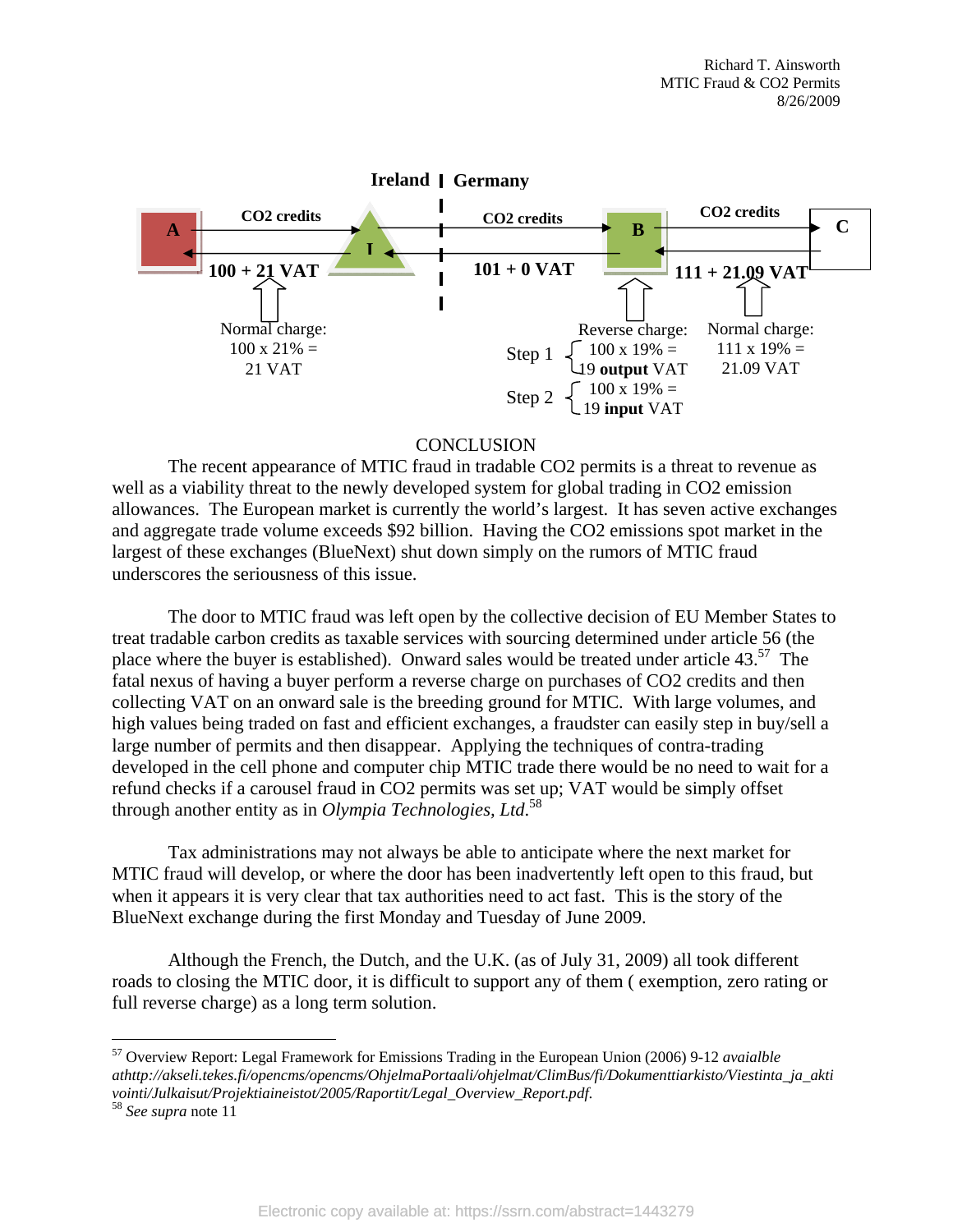The French/U.K. solution removes CO2 permits from the ambit of the VAT. The French approach burdens traders with non-recoverable VAT on overhead and other expenses. The UK removes this burden, but does so at the expense of the tax due on related taxable supplies. In the long run the French solution may make BlueNext a less desirable place to do business than the Climate Spot Exchange in London. But both the French and the U.K. treatment puts them at odds with the treatment in most other exchanges.<sup>59</sup>

The Dutch approach only impacts domestic treatment of CO2 permits (requiring a reverse charge on onward domestic sales) but if this approach is replicated each time a new MTIC incident arises in a different good or service it will eat away at the foundations of the fractionated payment system upon which the EU VAT was built.

This paper suggests an alternative, a *certified tax software solution*. It is a long-term solution that heals the break in fractionated payments. If implemented it would (over time) provide the EU with a self-monitoring digital mechanism to prevent MTIC; one that would operate at the level of the self-interested business decision-making that has always been the hallmark of the EU VAT. It would have tax administration benefits well beyond the MTIC fraud area as broad certification of business systems, would carry with it indemnity benefits for businesses as well as automated return filing, and funds transfers by trusted third-parties. VAT compliance would be highly efficient.

The difficulty with the certified tax software solution is that MTIC frequently requires an immediate response. As the events of June demonstrate just the hint of MTIC can destroy a critical market, and as the *Federation of Technological Industries* case demonstrates aggressive auditing on a joint and several liability basis can cripple legitimate businesses caught up in MTIC fraud. In contrast, the strongest attribute of both the French/U.K. and the Dutch approaches is the speed with which they have been implemented.

As a result, the best solution to MTIC would be a combination – a two-step approach. A short term solution (exemption, zero rating, or domestic reverse charge) would give immediate relief. It should be announced as temporary solution at its inception, in conjunction with a declared intent to institute a long term solution involving certification and third-party intermediaries. A time schedule for implementation would be needed, but this MTIC suppression package would be effective. Enterprises will need time, but they should be allowed to opt into the long term solution as soon as their systems are certified.

The U.K. appears to be looking for something better with respect to MTIC fraud. It is currently employing the reverse charge in cell phones and computer chips, has rejected that approach for tradable CO2 permits, and is implementing a zero-rate solution instead. As HMRC's Revenue and Customs Brief 46/09 indicated:

In response to the escalating threat of VAT fraud in connection with trading of emissions allowances (often called 'carbon credits'), the Government has

<sup>59</sup> OECD, CENTER FOR TAX POLICY AND ADMINISTRATION, COMMITTEE ON FISCAL AFFAIRS, TAXATION AND TRADABLE PERMITS (Note by the Secretariat) *supra* note 16, at 5, Table 1, reproducing Annex 2, *Reply to Survey*  (preserving the survey conducted by Working Party 9 as discussed at a meeting held on March 25-26, 2009).